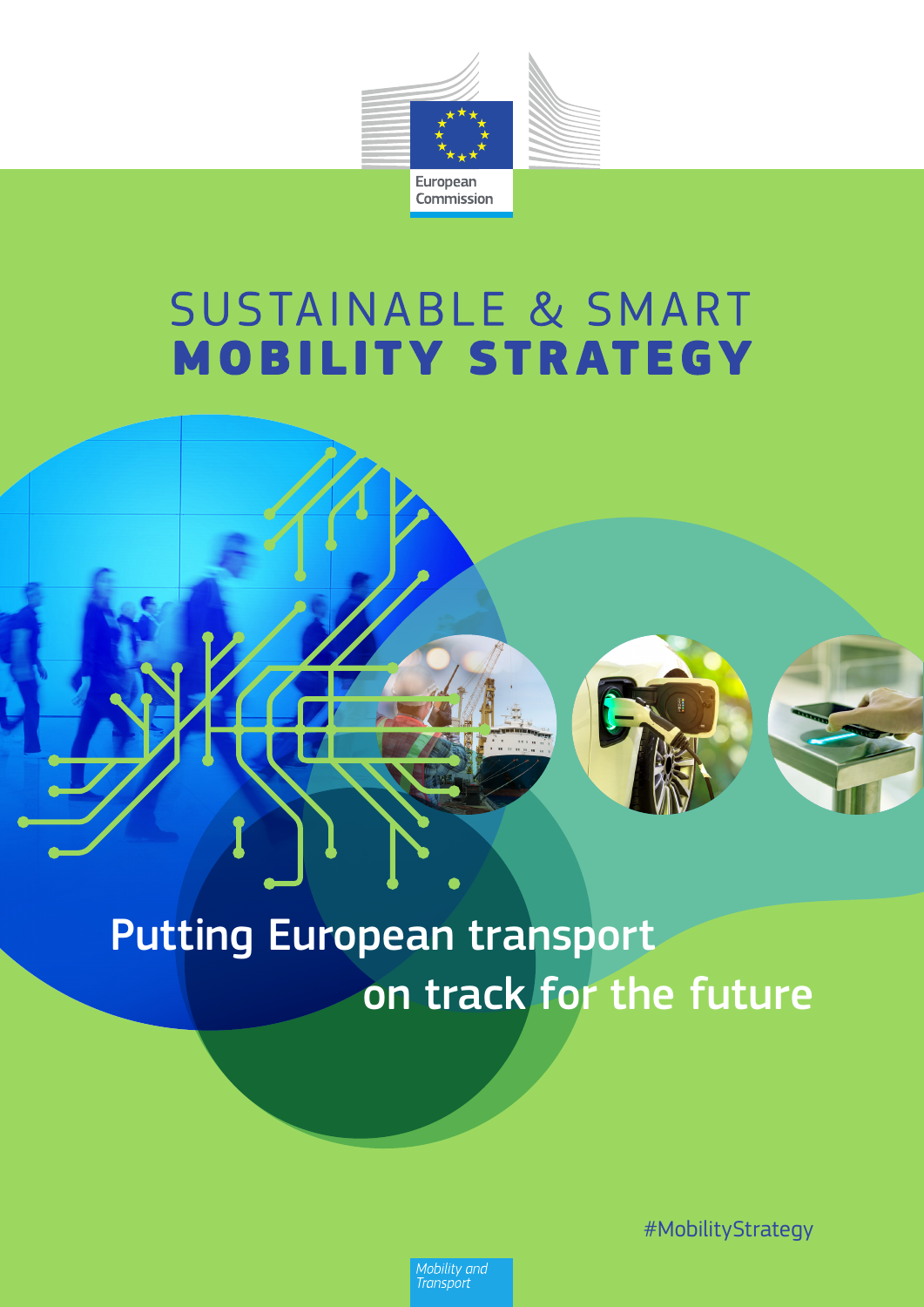

# 1 OUR VISION

- 1. **Mobility and transport matters to us all**. From daily commuting to work, visiting family and friends, tourism, to the proper functioning of global supply chains for the goods in our shops and for our industrial production, mobility is an enabler of our economic and social life. Free movement of people and goods across its internal borders is a fundamental freedom of the European Union (EU) and its single market. Travelling in the EU has led to greater cohesion and a strengthened European identity. As the second-largest area of expenditure for European households, the transport sector contributes 5% to European GDP and directly employs around 10 million workers.
- 2. Whilst **mobility brings many benefits for its users, it is not without costs for our society**. These include greenhouse gas emissions, air, noise and water pollution, but also accidents and road crashes, congestion, and biodiversity loss – all of which affect our health and wellbeing. Past efforts and policy measures have not yet sufficiently addressed these costs. The transport sector's greenhouse gas emissions have increased over time and represent now as much as a quarter of the EU's total.
- 3. By far, **the most serious challenge facing the transport sector is to significantly reduce its emissions and become more sustainable**. At the same time, this transformation offers great opportunities for better quality of life, and for European industry across the value chains to modernise, create high-quality jobs, develop new products and services, strengthen competitiveness and pursue global leadership as other markets are moving fast towards zero-emission mobility. Given its high proportion of total EU greenhouse gas emissions, the EU's goal of at least -55% greenhouse gas reduction target by 2030 and of climate neutrality by 2050 will be reached, only by introducing more ambitious policies to reduce transport's reliance on fossil fuels without delay and in synergy with zero pollution efforts. **The success of the European Green Deal**<sup>1</sup>  **depends on our ability to make the transport system as a whole sustainable.**
- 4. The COVID-19 pandemic has clearly demonstrated that safeguarding the well-functioning single market is vital for the EU. The crisis has shown the essential role played by transport and the social, health and economic costs when free movement of people, goods and services is severely constrained or even curtailed altogether. The preservation of supply chains and **a coordinated European approach to connectivity and transport activity are essential to overcome any crisis** and strengthen the EU's strategic autonomy and resilience.
- 5. Therefore, **ensuring that our transport system is truly resilient against future crises must also be a key objective of the EU's transport policy** going forward. Completing the Single European Transport Area as envisioned by the 2011 White Paper<sup>2</sup> still remains a cornerstone of European transport policy. Fostering cohesion, reducing regional disparities as well as improving connectivity and access to the internal market for all regions, remains of strategic importance for the EU. The COVID-19 pandemic had a significant impact on mobility. In the context of the recovery from this severe crisis, public support should help mobility "build back better" and leap forward to a sustainable and smarter future.
- 6. **Greening mobility must be the new licence for the transport sector to grow.** Mobility in Europe should be based on an efficient and interconnected multimodal transport system, for both passengers and freight, enhanced by an affordable high-speed rail network, by abundant recharging and refuelling infrastructure for zero-emission vehicles<sup>3</sup> and supply of renewable and low-carbon fuels, by cleaner and more active mobility in greener cities that contribute to the good health and wellbeing of their citizens.
- 7. **Digitalisation will become an indispensable driver for the modernisation of the entire system**, making it seamless and more efficient. Europe also needs to use digitalisation and automation to further increase the levels of safety, security, reliability, and comfort, thereby maintaining the EU's leadership in transport equipment manufacturing and services and improving our global competitiveness through efficient and resilient logistics chains.
- 8. This evolution should leave nobody behind: **it is crucial that mobility is available and affordable for all,**

<sup>1</sup> COM (2019) 640 final, "The European Green Deal".

<sup>2</sup> COM (2011) 144 final, "White Paper – Roadmap to a Single European Transport Area – Towards a competitive and resource efficient transport system". The Commission has also evaluated this White Paper in SWD (2020) 410 and SWD (2020) 411.

In this Communication the term 'vehicle' refers, as relevant in the given context, to all types of vehicles, including, among others, cars, lorries, buses, coaches, light vehicles, trains, aircraft, ships, boats, ferries, etc.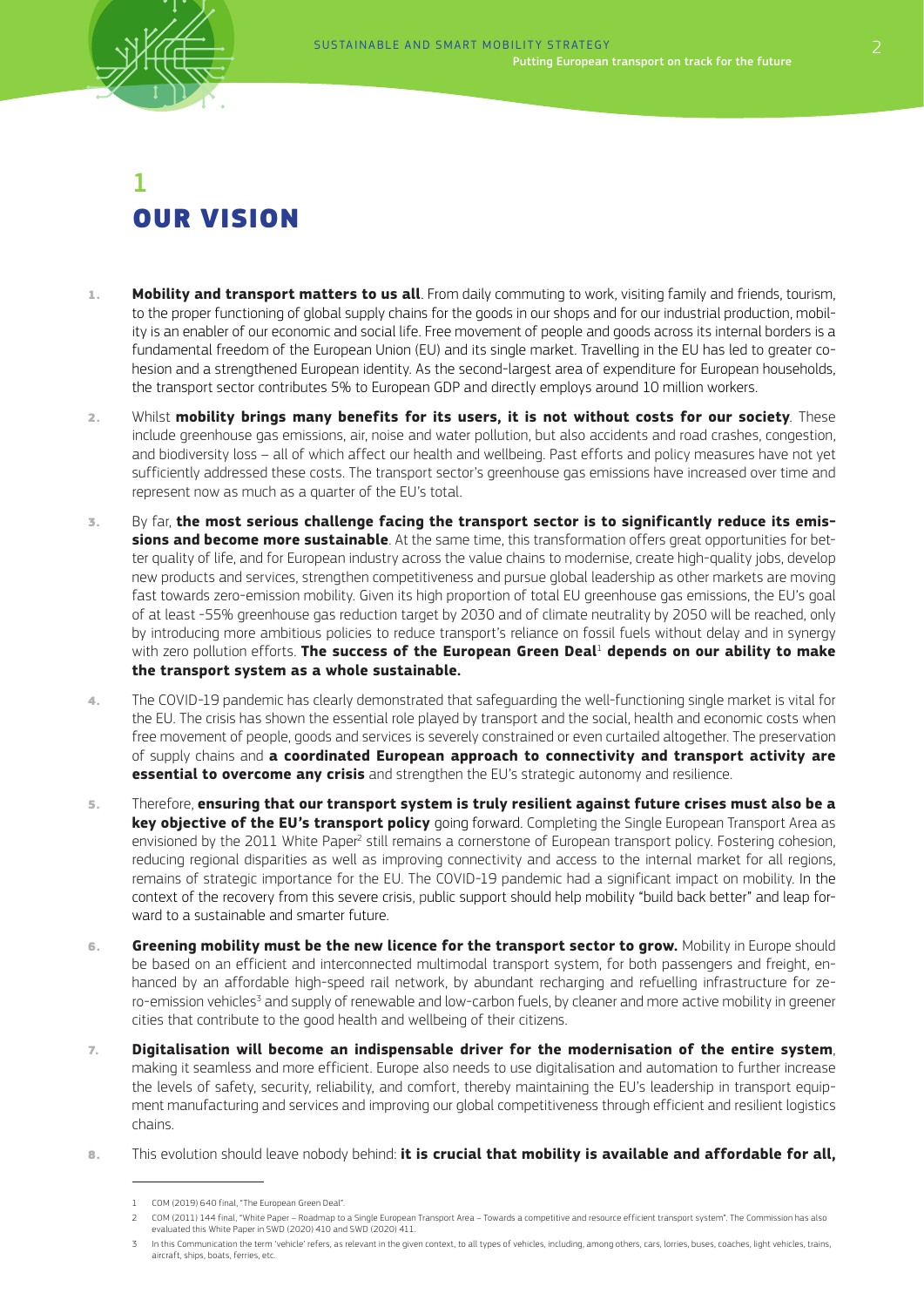

**that rural and remote regions are better connected**<sup>4</sup>**, accessible for persons with reduced mobility and persons with disabilities, and that the sector offers good social conditions, reskilling opportunities, and provides attractive jobs**. The European Pillar of Social Rights is the European compass to make sure that the green and digital transitions are socially fair and just.

9. **Overall, we must shift the existing paradigm of incremental change to fundamental transformation**. Thus, this strategy sets out a roadmap for putting European transport firmly on the right track for a sustainable and smart future. To make our vision a reality, it identifies 10 flagship areas with an action plan that will guide our work in the years to come. The scenarios underpinning the strategy, common to those supporting the 2030 climate target plan<sup>5</sup>, demonstrate that, with the right level of ambition, the combination of policy measures set out in this strategy can deliver **a 90% reduction in the transport sector's emissions by 2050**. Taking also into account the analysis presented in the accompanying Staff Working Document<sup>6</sup>, various **milestones** are set out to show the European transport system's path towards achieving our objectives of a sustainable, smart and resilient mobility, thereby indicating the necessary ambition for our future policies, such as:

By 2030:

- at least 30 million zero-emission vehicles will be in operation on European roads.
- 100 European cities will be climate neutral.
- high-speed rail traffic will double.
- scheduled collective travel of under 500 km should be carbon neutral within the EU.
- automated mobility will be deployed at large scale.
- zero-emission vessels will become ready for market

#### By 2035:

• zero-emission large aircraft will become ready for market.

By 2050:

- nearly all cars, vans, buses as well as new heavy-duty vehicles will be zero-emission.
- rail freight traffic will double.
- high-speed rail traffic will triple.
- the multimodal Trans-European Transport Network (TEN-T) equipped for sustainable and smart transport with high speed connectivity will be operational for the comprehensive network.

<sup>4</sup> This aspect will be further examined as part of the Commission Communication on the long-term vision for rural areas in 2021.

<sup>5</sup> COM (2020) 562 final, "Stepping up Europe's 2030 climate ambition - Investing in a climate-neutral future for the benefit of our people"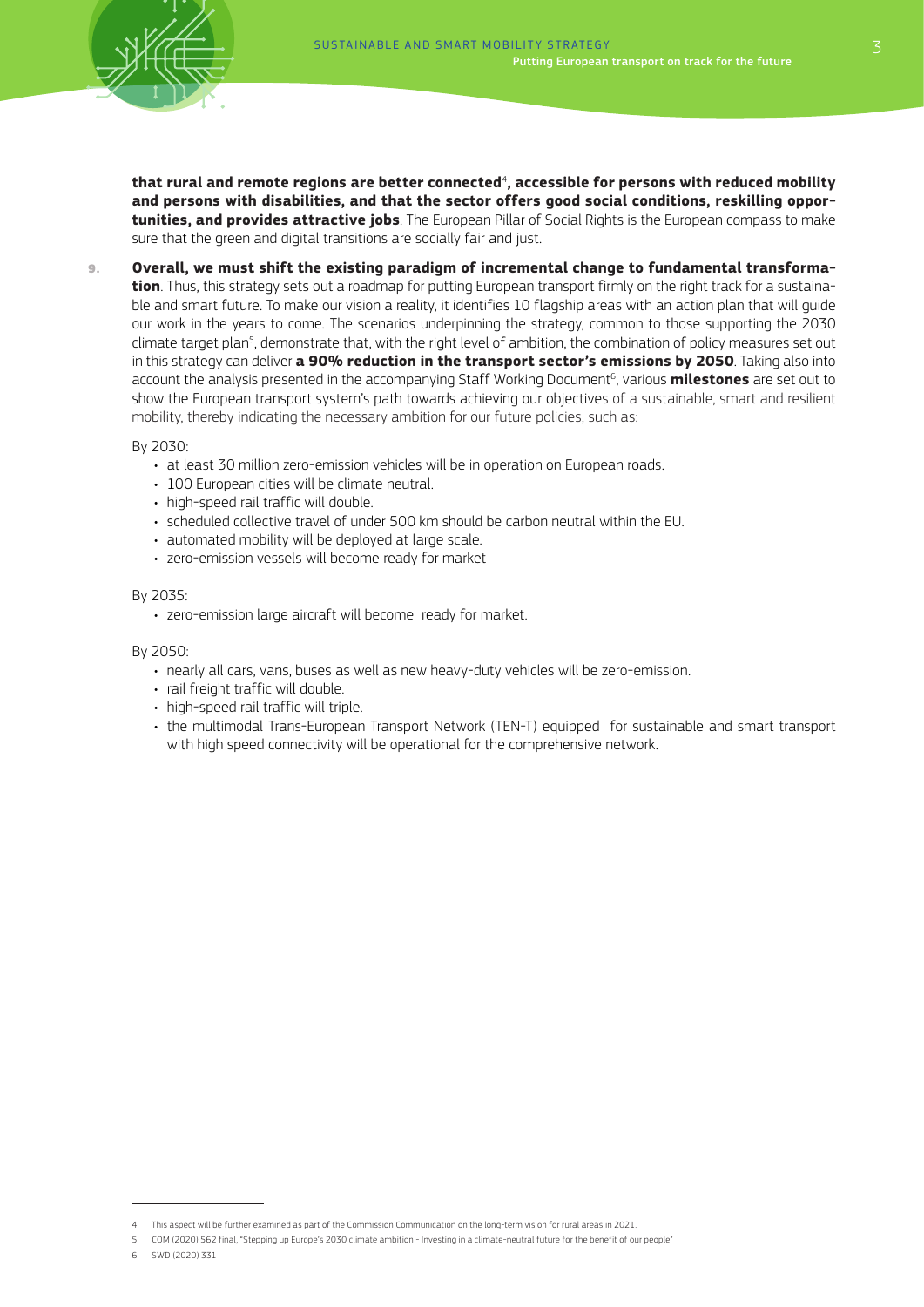

# 2 SUSTAINABLE MOBILITY – AN IRREVERSIBLE SHIFT TO ZERO-EMISSION MOBILITY

- 10. The European Green Deal calls for a 90% reduction in greenhouse gas emissions from transport, in order for the EU to become a climate-neutral economy by 2050, while also working towards a zero-pollution ambition. To achieve this systemic change, **we need to (1) make all transport modes more sustainable, (2) make sustainable alternatives widely available** in a multimodal transport system **and (3) put in place the right incentives to drive the transition. These are the three pillars of our future actions**.
- 11. This implies that **all policy levers must be pulled**: (1) **measures to significantly reduce the current dependence on fossil fuels** (by replacing existing fleets with low- and zero-emission vehicles and boosting the use of renewable and low-carbon fuels); (2) **decisive action to shift more activity towards more sustainable transport modes** (notably increasing the number of passengers travelling by rail and commuting by public transport and active modes, as well as shifting a substantial amount of freight onto rail, inland waterways, and short sea shipping); and (3) **internalisation of external costs** (by implementing the 'polluter pays' and 'user pays' principles, in particular through carbon pricing and infrastructure charging mechanisms).

#### 2.1

### WE NEED TO MAKE ALL MODES OF TRANSPORT MORE SUSTAINABLE

12. **All transport modes are indispensable for our transport system and this is why they must all become more sustainable**. As the first pillar of our approach, we must boost the uptake of low- and zero-emission vehicles as well as renewable and low-carbon fuels for road, waterborne, air and rail transport, without further delay. We must support research and innovation (R&I) on competitive, sustainable and circular products<sup>7</sup> and services, ensure that the right vehicles and fuels are supplied by the industry, put in place the necessary infrastructure, and incentivise demand by end-users. This is essential to reach our 2030 and 2050 climate targets as well as zero pollution ambition and to enable European companies to remain industrial leaders globally. Maintaining technology-neutrality across all modes is key, but this should not lead to inaction on eliminating fossil fuel-based solutions.

#### Flagship 1 Boosting the uptake of zero-emission vehicles, renewable & low-carbon fuels and related infrastructure

- 13. Although it is growing rapidly, the proportion of low- and **zero-emission vehicles in the vehicle fleet is far too low** today. Standards on CO2, air pollutant emissions, and public procurement rules, such as those in the Clean Vehicle Directive<sup>8</sup>, will continue to be key policy-drivers in our transition towards zero-emission mobility in road transport and through the increased supply of zero-emission vehicles, will make sustainable mobility more affordable for all. Therefore, in order to meet the targets put forward in the 2030 climate target plan and ensure a clear pathway from 2025 onwards towards zero-emission mobility, the Commission will propose a revision of the **CO2 standards** for cars and vans by June 2021. The Commission will also review the CO2 standards for heavy duty vehicles in this direction.
- 14. Significant efforts have been made over the last 5 years to reduce emissions of air pollutants from motor vehicles. Cars sold today emit significantly less pollutants than those in 2015. But more can be done: the upcoming proposal for **more stringent air pollutant emissions standards** for combustion engine vehicles (Euro 7) will ensure that only future-proof low-emission vehicles come to the market.
- 15. The partnerships envisaged for Horizon Europe, such as 'Batteries', '2Zero' and 'Clean Hydrogen', could contribute to the supply of innovative vehicle technologies. At the same time, a comprehensive policy is needed to **stimulate**

<sup>7</sup> Circular products and services will contribute to the overall sustainability of transport. The Circular Economy Action Plan (COM (2020) 98 final) identifies seven key product value chains, notably batteries & vehicles and construction,

<sup>8</sup> Directive (EU) 2019/1161 of the European Parliament and of the Council of 20 June 2019 amending Directive 2009/33/EC on the promotion of clean and energy-efficient road transport vehicles (Text with EEA relevance.) OJ L 188, 12.7.2019, p. 116–130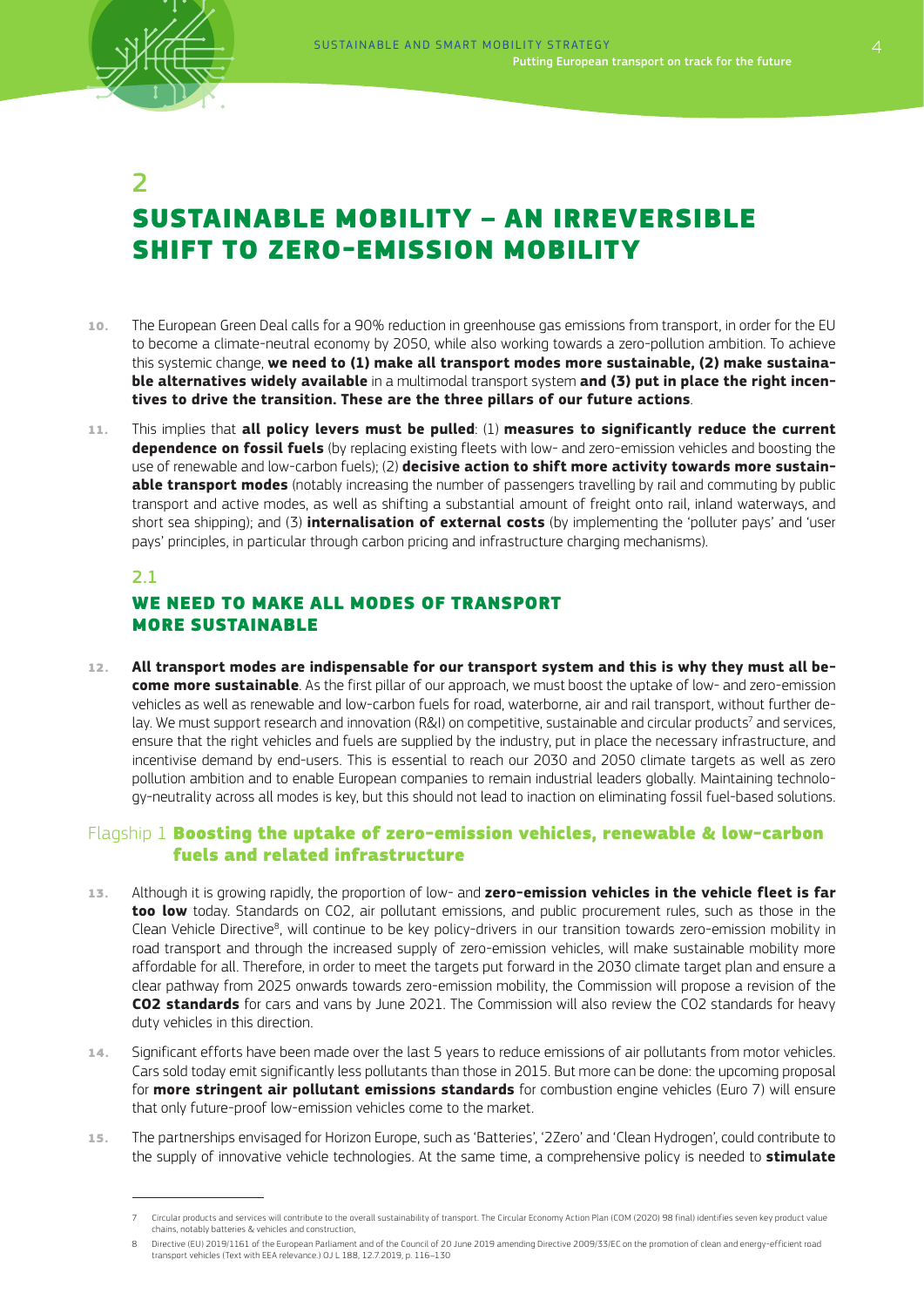**demand for zero emission vehicles**, without barriers across our single market, while fully respecting the Union's international obligations. The above environmental standards should be accompanied by measures that increase demand for these vehicles, such as carbon pricing, taxation, road charging, and the revision of rules on the weights and dimensions of heavy-duty vehicles. The Commission will propose actions to boost the uptake of zero-emission vehicles in corporate and urban fleets. In addition, the new regulation on batteries will ensure that batteries placed on the EU market are sustainable and safe all along their entire life cycle. Sustainability and end-of-life cycle requirements, including on carbon footprint and ethical and sustainable sourcing of raw materials, are essential to reduce environmental footprint of electric vehicles.

- 16. Our **roadworthiness** legislative framework should be adjusted to ensure the lifetime compliance of vehicles with emission and safety standards. A single faulty vehicle can pollute our air more than several thousand clean ones<sup>9</sup>.
- 17. The evolution of road vehicle engines towards zero emission does not as such solve issues raised by the use of tyres, which still cause noise and microplastics. The latter pollute our waters and seas, and can ultimately enter the food chain. **High-performing tyres** should be further promoted as they reduce energy consumption and emissions (including of rolling noise) while maintaining vehicle safety. The upcoming revision of the Directive on end-of life vehicles will also aim at reducing the overall environmental footprint of the production and dismantling of cars.
- 18. Fuel suppliers and operators should now have a clear signal that transport fuels must become carbon-neutral, and that **sustainable renewable and low-carbon fuels must be deployed on a large scale without delay**. The Commission will consider additional measures to support these fuels, possibly through minimum share or quotas through the revision of the recast Renewable Energy Directive.
- 19. For **road transport**, zero-emission solutions are already in deployment. Manufacturers are now heavily investing into battery-electric vehicles. Market take-up is already growing, particularly for cars, vans and buses used in cities, while lorries and coaches are emerging. Manufacturers are also investing into hydrogen fuel-cell vehicles, particularly for use in commercial fleets, buses and heavy duty transport. These promising options are supported under the EU energy system integration<sup>10</sup> and hydrogen<sup>11</sup> strategies as well as the strategic action plan on batteries<sup>12</sup>. Energy efficiency shall be a criterion for prioritising future choice of suitable technologies looking at the whole life-cycle. Transitional technological solutions should fully respect the CO2 and pollution standards. **Rail transport** will also need to be further electrified; wherever this is not viable, the use of hydrogen should be increased.
- 20. **Air and waterborne transport** have greater decarbonisation challenges in the next decades, due to current lack of market ready zero-emission technologies, long development and life cycles of aircraft and vessels, the required significant investments in refuelling equipment and infrastructure, and international competition in these sectors. EU international emissions from navigation and aviation have grown by more than 50% since 1990. Action in these sectors is urgently needed, including as they recover from the current crisis. These modes must have priority access to additional renewable and low-carbon liquid and gaseous fuels<sup>13</sup>, since there is a lack of suitable alternative powertrains in the short term. The ReFuelEU Aviation and FuelEU Maritime initiatives will boost the production and uptake of sustainable aviation and maritime fuels and address this issue. Furthermore, the Commission will consider to establish a Renewable and Low-Carbon Fuels Value Chain Alliance, within which public authorities, industry and civil society, will cooperate to boost the supply and deployment of the most promising fuels, complementing action under the European Clean Hydrogen Alliance and building on the success of the European Battery Alliance<sup>14</sup>.
- 21. In order to **improve the energy efficiency and reduce emissions of aircraft and vessels**, ambitious standards for their design and operation must be promoted. The EU must continue working closely with all international organisations, such as the International Civil Aviation Organisation (ICAO) and the International Maritime Organisation (IMO), on concrete measures aimed at reaching science-based global emission reduction goals consistent with the Paris Agreement.<sup>15</sup> Significant efforts are also needed to develop disruptive technologies to bring zero-emission vessels and aircraft to the market. The Union should create the enabling environment to achieve this, including through adequate carbon pricing policies and research and innovation (R&I) in particular through the partnerships that could be put in place under Horizon Europe (such 'Zero Emission Waterborne Transport', 'Clean Aviation' and 'Clean Hydrogen'). In addition, more efficient traffic management, such as through the Single European Sky, can

<sup>9</sup> See for example: SWD(2012) 206 final, and more recently, testing carried out in Belgium. https://magazine.vab.be/wp-content/uploads/2020/02/Roetfilter-Persdossier.pdf

<sup>10</sup> COM (2020) 299 final, "Powering a climate-neutral economy: An EU Strategy for Energy System Integration"

<sup>11</sup> COM (2020) 301 final, "A hydrogen strategy for a climate-neutral Europe"

<sup>12</sup> COM (2018) 293 final, "ANNEX 2 – Strategic Action Plan on Batteries"

<sup>13</sup> These could be for instance hydrogen, hydrogen-based synthetic fuels and advanced biofuels. Safety standards for waterborne transport on hydrogen, for example, need to be<br>developed early on to incentivise early movers a

<sup>14</sup> https://ec.europa.eu/growth/industry/policy/european-battery-alliance\_en

<sup>15</sup> The EU and its Member States should pursue this ambition at the next ICAO General Assembly in 2022.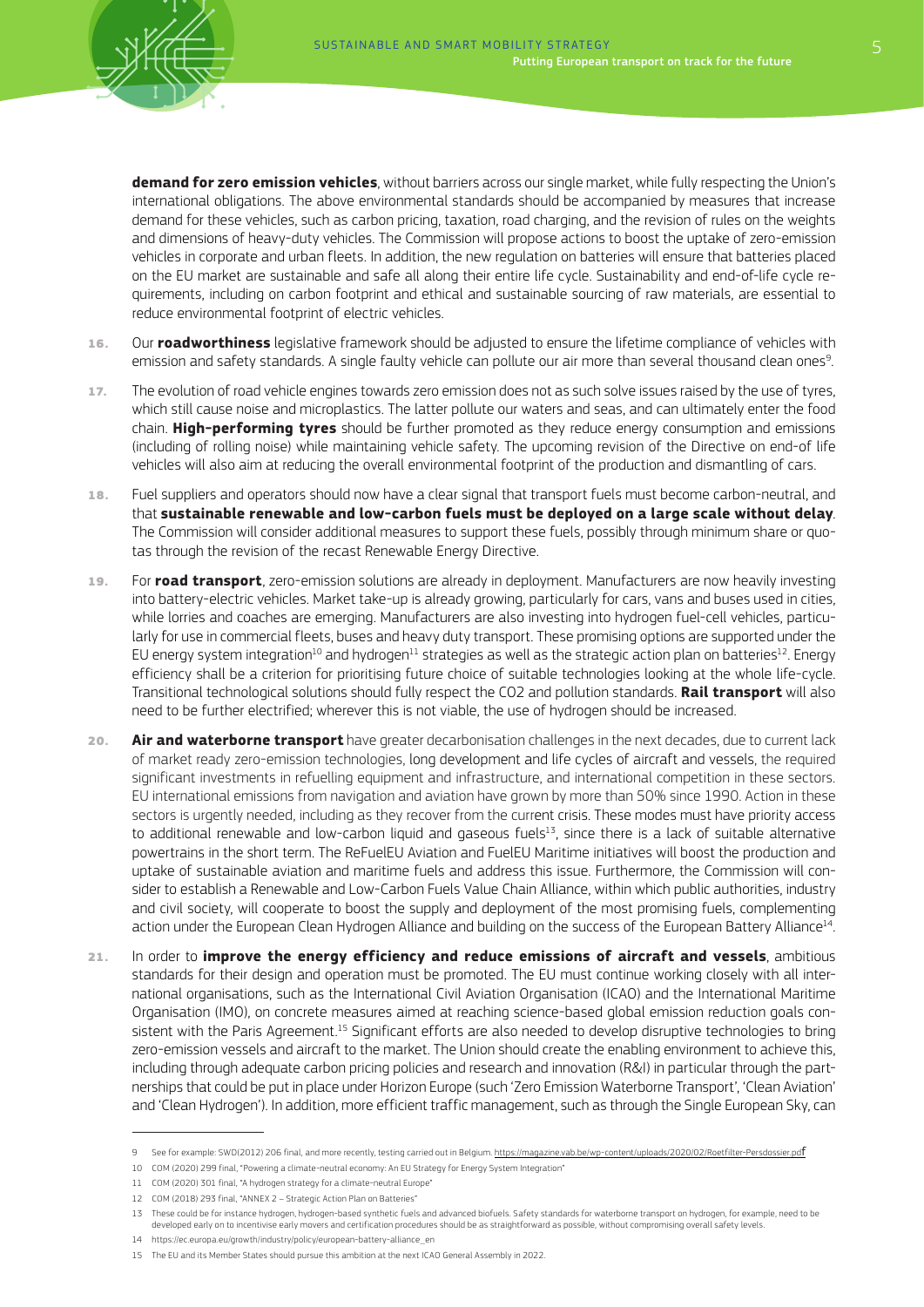

bring about substantial environmental gains16. These activities are essential items in the '**basket of measures**' **needed to decarbonise aviation and maritime transport**, where global actions remain critical.

- 22. The increased deployment and use of renewable and low-carbon fuels must go hand-in-hand with the creation of a comprehensive network of **recharging and refuelling infrastructure** to fully enable the widespread uptake of low- and zero-emission vehicles in all transport modes. "Recharge and refuel" is a European flagship under the Recovery and Resilience Facility<sup>17</sup>: by 2025, the aim is to build half of the 1 000 hydrogen stations and one million out of 3 million public recharging points<sup>18</sup> needed by 2030. The ultimate goal is to ensure a dense, widely-spread network to ensure easy access for all customers, including operators of heavy-duty vehicles. The Commission will publish a strategic roll-out plan to outline a set of supplementary actions to support the rapid deployment of alternative fuels infrastructure, including in areas where persistent gaps exist. These would include recommendations on planning and permitting processes as well as on financing, developed in collaboration with the Sustainable Transport Forum of the Commission that brings together key public and private representatives of the entire value chain.19
- 23. Europe also needs to end the persistent fragmentation and pervasive lack of interoperable recharging/refuelling services across Europe for all modes. In the context of the **upcoming revision of the Directive on Alternative Fuels Infrastructure** (AFID), the Commission will consider options for more binding targets on the roll-out of infrastructure, and further measures to ensure full interoperability of infrastructure and infrastructure use services for all alternatively fuelled vehicles. Adequate information for consumers to end the current lack of transparency on pricing, and facilitating seamless cross-border payments are among the key issues to tackle. Furthermore, the expected major uptake of battery-electric vehicles and other forms of e-mobility requires the smooth integration into the electricity grid. The deployment of smart recharging infrastructure will help to provide storage capacity and flexibility to the electricity system. Next to the revision of AFID, a revision of the Trans-European Transport Network (TEN-T) Regulation and other policy instruments such as the recast Renewable Energy Directive and its accounting mechanism for electricity, as well as the Energy Performance of Buildings Directive with a view to increasing the goals for charging points in our buildings. The Commission will ensure alignment with the necessary grid investments under its initiatives under the EU energy system integration and hydrogen strategies.

#### Flagship 2 Creating zero-emission airports and ports

- 24. **Ports and airports** are key for our international connectivity, for the European economy, and for their regions. In their transition to zero-emission nodes, the best practices followed by the most sustainable airports and ports<sup>20</sup> must become the new normal and enable more sustainable forms of connectivity. Ports and airports should become multimodal mobility and transport hubs, linking all the relevant modes. This will improve air quality locally thereby contributing to improved health of nearby residents. Inland and sea ports have a great potential to become new clean energy hubs for integrated electricity systems, hydrogen and other low-carbon fuels, and testbeds for waste reuse and the circular economy.
- 25. The Commission will propose **measures to make our airports and ports clean**, by incentivising the deployment of renewable and low-carbon fuels and feeding stationed vessels and aircraft with renewable power instead of fossil energy, incentivising the development and use of new, cleaner and quieter aircraft and vessels, revising airport charges, greening ground movements at airports as well as port services and operations, optimisation of port calls, and through a wider use of smart traffic management. The Commission will also follow-up on the measures suggested in the European Union Aviation Safety Agency (EASA) report in relation to the updated analysis of the non-CO2 climate impacts of aviation. 21
- 26. **Public and private investment** in local renewable energy production, in more sustainable multimodal access and in fleet renewals<sup>22</sup> in aviation and waterborne transport must increase. Some of these investments would benefit from the establishment of relevant sustainable taxonomy criteria that covers the specificities of each mode,

<sup>16</sup> This can reduce up to 10% of air transport emissions and also ATM could help to address the non-CO2 climate impacts of aviation.

<sup>17</sup> COM(2020) 575 final, "Annual Sustainable Growth Survey 2021"

<sup>18</sup> The number of public recharging points needed will be assessed in detail as part of the Impact Assessment accompanying the revision of the Directive on Alternative Fuels Infrastructure.

<sup>19</sup> Where necessary, other market and finance actors will be invited to this process. Fostering recharging infrastructure in the private and public building stock is of particular relevance in this context: the large majority of all recharging takes place at home or work. Full alignment with the ongoing Renovation Wave initiative and mutual reinforcement<br>will be ensured. The Commission will set up a

<sup>20</sup> Such as the EcoPorts or Airport Carbon Accreditation initiatives, developed by the European Sea Ports Organisation (ESPO) and ACI EUROPE, respectively.

<sup>21</sup> See COM(2020) 747 final, "Updated analysis of the non-CO2 climate impacts of aviation and potential policy measures pursuant to EU Emissions Trading System Directive Article  $30(4)$ 

<sup>22</sup> For instance, the newest generation of aircraft, already available, reduces CO2 emissions by 20-25% as well as the noise footprint.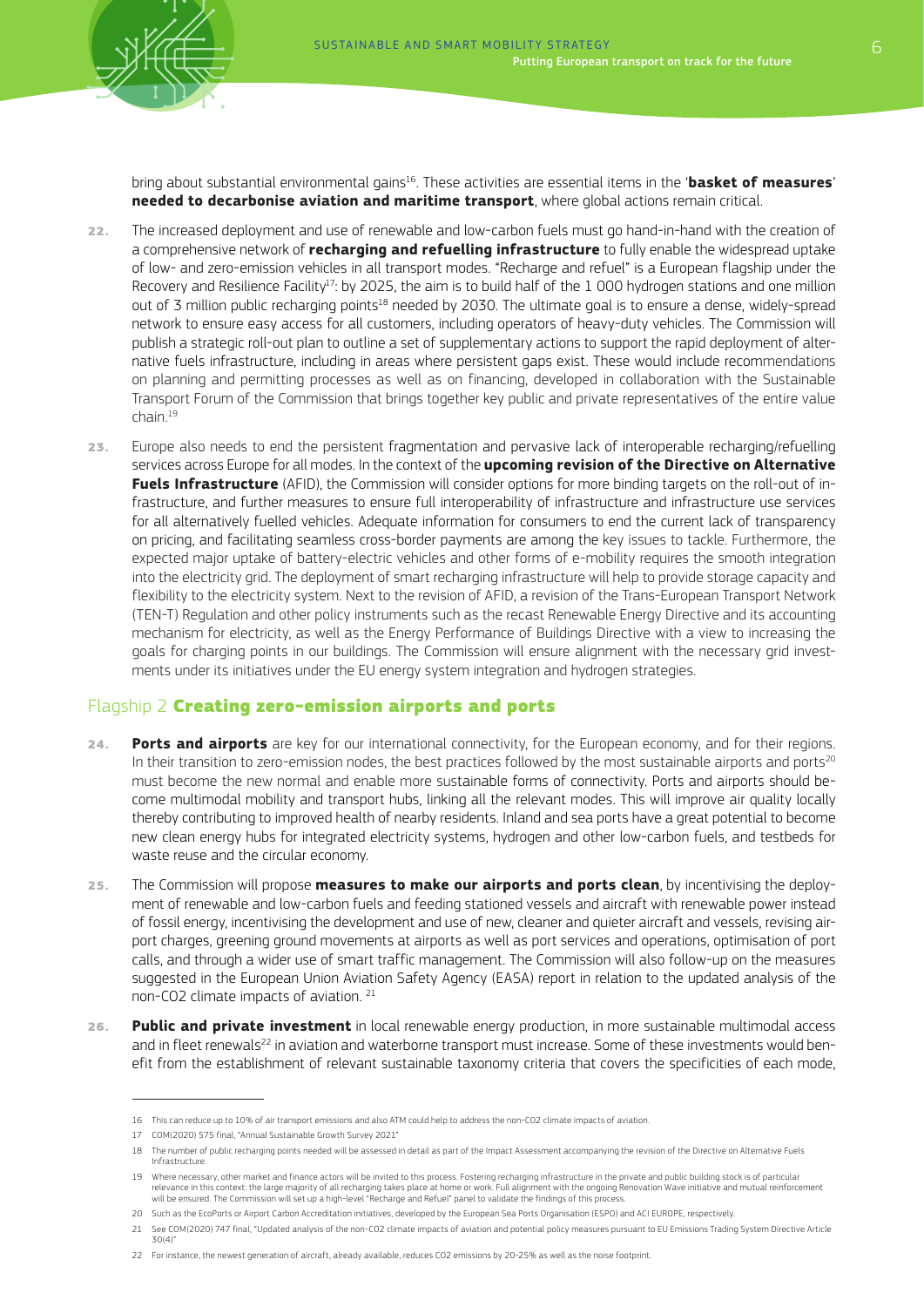including during transition to zero emissions. The revised lending policy to be decided by the European Investment Bank (EIB) can equally be expected to be helpful.

27. In synergy with the deployment of alternative marine fuels, efforts under the zero pollution ambition should be made to drastically reduce the broader environmental footprint from the sector. Delivering on the establishment of wide ranging '**Emission Control Areas**' in all EU waters ultimately aiming at zero pollution to air and water from shipping for the benefits of sea basins, coastal areas and ports should be a priority. In particular, the Commission has spearheaded efforts for covering the Mediterranean Sea and it aims to start similar work for the Black Sea. Furthermore, the EU legislation on ship recycling<sup>23</sup> will be reviewed, in order to determine possible measures to strengthen that legislation, i.e. to further promote safe and sustainable ship recycling practices.

#### *Milestones24 on reducing the current dependence on fossil fuels:*

- *1. By 2030, there will be at least 30 million zero-emission cars and 80 000 zeroemission lorries in operation.*
- *2. By 2050, nearly all cars, vans, buses as well as new heavy-duty vehicles will be zeroemission.*
- *3. Zero-emission ocean-going vessels and large zero-emission aircraft will become market ready by 2030 and 2035, respectively.*

#### 2.2

### WE NEED TO MAKE SUSTAINABLE ALTERNATIVES WIDELY AVAILABLE TO ENABLE BETTER MODAL CHOICES

- 28. As a second pillar of our approach, **sustainable alternatives must be made widely available now** in a fully integrated and seamless multimodal mobility system. The EU cannot rely exclusively on technological solutions: immediate action to adapt our mobility system is necessary to tackle climate change and reduce pollution. Multimodality takes advantage of the strengths of the different modes, such as convenience, speed, cost, reliability, predictability, and in combination, can offer more efficient transport solutions for people and goods. The COVID-19 pandemic has demonstrated how increased multimodality is also crucial to improving the resilience of our transport system and how ready the public is to embrace sustainable alternative modes of travel.
- 29. **People are willing to switch to more sustainable modes of transport**, in particular in their daily mobility, with the main condition for switching being the cost<sup>25</sup>, availability and speed. The EU must help create appropriate conditions for the higher uptake of sustainable alternatives that are safe, competitive and affordable. Where suitable alternatives are in place at competitive prices, frequencies and comfort levels, people choose the more sustainable mode<sup>26</sup>.
- 30. At the same time, **mobility patterns and consumer behaviour are changing**. These changes are being reinforced by the COVID-19 pandemic and are being largely facilitated by digital solutions. Teleworking, video-conferencing, electronic commerce, the uptake of shared and collaborative mobility services, all contribute to the ongoing transformation of mobility.

#### Flagship 3 Making interurban and urban mobility more sustainable and healthy

31. Decisive action is needed to transform the transport sector into a truly multimodal system of sustainable and smart mobility services. To achieve this, Europe should build a high quality transport network with high-speed rail services

<sup>23</sup> Regulation (EU) No 1257/2013 of the European Parliament and of the Council of 20 November 2013 on ship recycling and amending Regulation (EC) No 1013/2006 and Directive 2009/16/EC, OJ L 330, 10.12.2013, p. 1.

<sup>24</sup> Taking also into account the analysis presented in the accompanying Staff Working Document, these milestones are set out to show the European transport system's path towards achieving our objectives of a sustainable, smart and resilient mobility, thereby indicating the necessary ambition for our future policies.

<sup>25</sup> Special Eurobarometer 495 showed that the majority of car users are ready to switch to more environmentally friendly forms of transport for their daily mobility. An alternative that is just as fast or a similar price would influence respondents towards a more environmentally friendly solution for long-distance travel.<br>https://ec.europa.eu/commfrontoffice/publicopinion/index.cfm/survey/getsurveyde

<sup>26</sup> For instance, since the high-speed rail line between Barcelona and Madrid opened, the modal split between air and rail has changed from 85% plane/15% train in 2008 to 38% air/62% rail in 2016.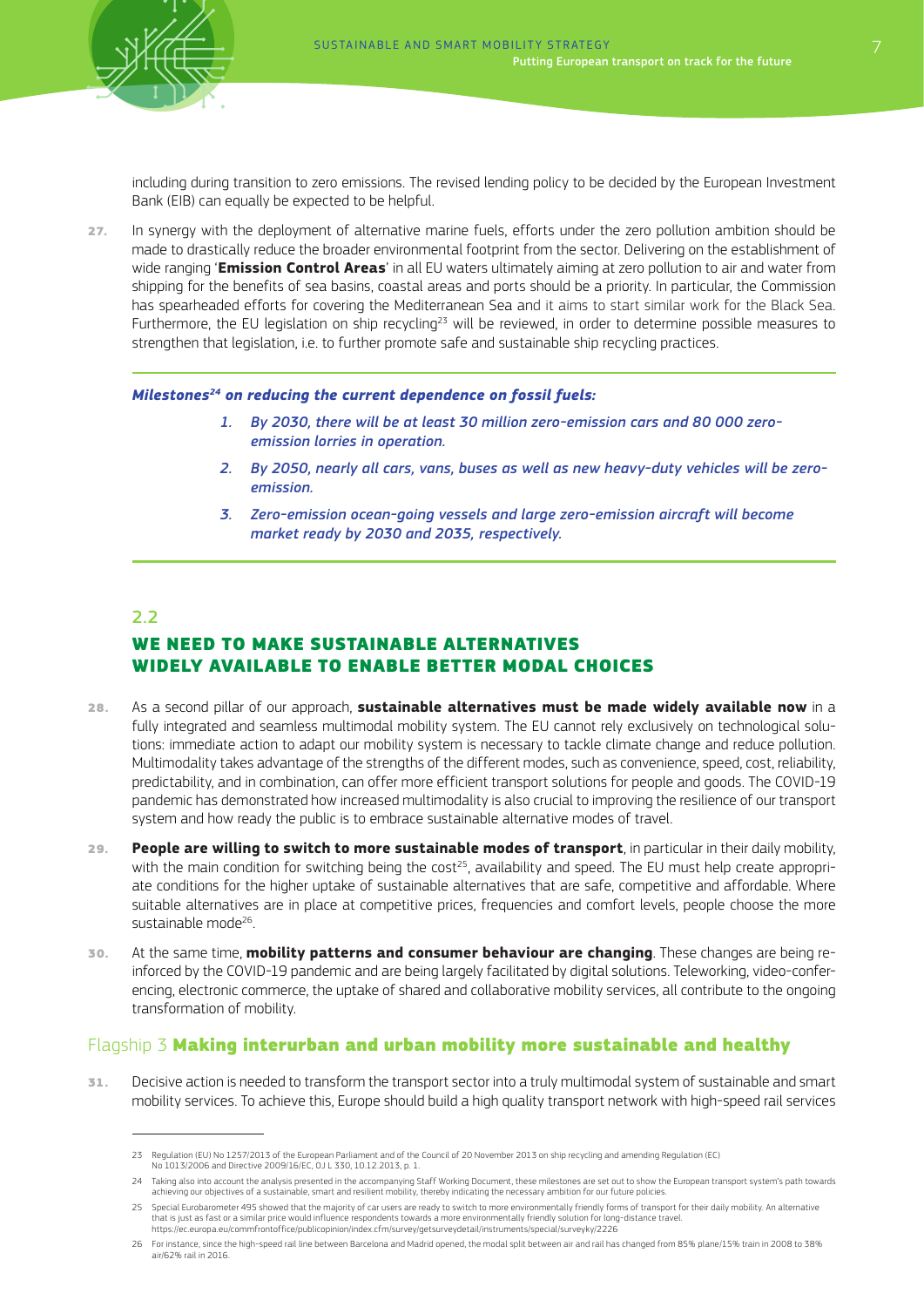on short-haul distances and with clean aviation services improving coverage of long-haul routes. The Commission will work towards creating enabling conditions for transport operators to offer travellers by 2030 carbon-neutral choices for scheduled collective travel below 500 km within the EU. In 2021-2022, the Commission will pursue this ambition, when revising the relevant EU legislation. Subject to compliance with competition law, airlines should sell an increasing number of multimodal tickets. Investment should be geared towards upgrading the necessary TEN-T infrastructure to enable the shift towards more sustainable links. Action will be taken to build an overall transport system where EU investments, State aid, rules for capacity allocation and public service obligations (PSOs) are geared towards fulfilling mobility needs and incentivising different multimodal options.

- 32. The **European Year of Rail of 2021 is an excellent opportunity for** Member States, the Commission and the **rail sector to boost cross-European connections**. With the implementation of the Fourth Railway Package and through the opening of rail markets to competition, railway operators will become more responsive to customer needs, and improve the quality of their services and their cost-effectiveness. Harmonised EU-wide vehicle approval will also reduce costs for cross-border trains. Completing the TEN-T, including the high-speed lines, will provide better connections along the main corridors. Improving passengers' awareness about their rights and ensuring non-discriminatory provision of travel information, including through-ticket offers, will further boost the rail attractiveness for customers.
- 33. In 2021, the Commission will propose **an action plan to boost long-distance and cross-border passenger rail services**. This plan will build on efforts by Member States to make key connections between cities faster by better-managed capacity, coordinated timetabling, pools for rolling stock and targeted infrastructure improvements to boost new train services including at night. Platforms or other organisational structures for this purpose should be open to all Member States. Pilot services on some routes involving all interested stakeholders should be supported, and a combination of public service contracts and open access services could test different models for new connections and services, with the aim of boosting 15 pilots by 2030.
- 34. The Single European Rail Area needs to be enhanced and the Commission will consider **measures to expand the rail market**<sup>27</sup>, addressing the needs of railway undertakings for access to high quality capacity maximising the use of rail infrastructure. **Cross-border tickets should become easier to use and to buy**. Starting in 2021, the Commission will propose regulatory measures to enable innovative and flexible tickets that combine various transport modes and give passengers true options for door-to-door travel.
- 35. As set out in the 2030 climate target plan, increasing the modal shares of collective transport, walking and cycling, as well as automated, connected and multimodal mobility will significantly lower pollution and congestion from transport, especially in cities and improve the health and well-being of people. **Cities are and should therefore remain at the forefront of the transition towards greater sustainability**. The Commission will further engage with cities and Member States to ensure that all large and medium-sized cities that are urban nodes on the TEN-T network put in place their own sustainable urban mobility plans by 2030. The plans should include new goals, for example on having zero emissions and zero road fatalities. Active transport modes, such as cycling, have seen growth with cities announcing over 2300 km of extra cycling infrastructure. This should be doubled in the next decade towards 5000 km in safe bike lanes. The Commission is also considering developing a mission in the area of Climate-neutral and Smart Cities<sup>28</sup> as a strategic priority for joint action to accomplish decarbonisation within a large number of European cities by 2030.
- 36. Seamless multimodality enabled by digital solutions is vital in urban and sub-urban areas. Increasing pressure on passenger transport systems has boosted **demand for new and innovative solutions**, with various transport services being integrated into a service accessible on demand, following the Mobility as a Service (MaaS) concept. Simultaneously, many cities are witnessing a shift towards shared and collaborative mobility services (shared cars, bikes, ride-hailing, and other forms of micromobility) facilitated by the emergence of intermediary platforms, thereby enabling the reduction of the number of vehicles in daily traffic.
- 37. The EU and Member States must deliver on our citizens' expectations of cleaner air, less noise and congestion, and eliminating fatalities on our city streets. By revising the Urban Mobility Package to promote and support these sustainable and healthy transport modes, the Commission will contribute to **the improvement of the current European framework for urban mobility**. Clearer guidance is needed on mobility management at local and regional level, including on better urban planning, and on connectivity with rural and suburban areas, so that

<sup>27</sup> In particular the Commission will assess the interplay among Regulation (EU) No 913/2010 with Directive 2012/34/EU, Regulation (EU) No 1315/2013 and Directive 92/106/EEC.

<sup>28</sup> European research and innovation missions will aim to deliver solutions to some of the greatest challenges facing our world. They are an integral part of the Horizon Europe framework programme beginning in 2021. https://ec.europa.eu/info/horizon-europe/missions-horizon-europe/climate-neutral-and-smart-cities\_en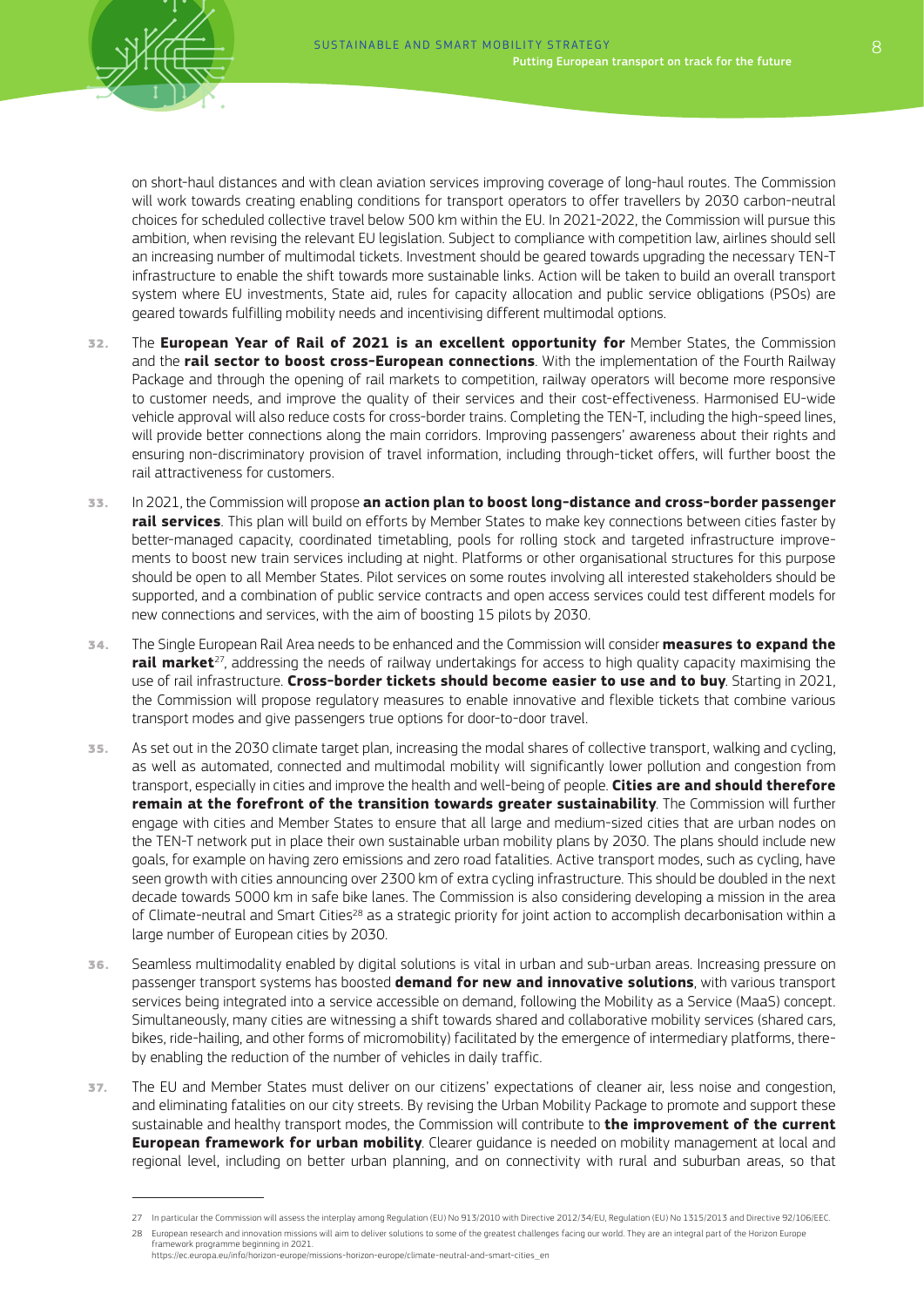commuters are given sustainable mobility options. European policies and financial support should also reflect the importance of urban mobility for the overall functioning of the TEN-T, with provisions for first/last mile solutions that include multimodal mobility hubs, park-and-ride facilities, and safe infrastructure for walking and cycling.

38. The Commission will look into ways to ensure that passenger transport-on-demand (taxis and private hire vehicles) can become more sustainable and deliver efficient services to citizens while maintaining a smoothly functioning single market and addressing social and safety concerns. The Commission will also **help cities modernise their policy toolbox**, including in areas such as micromobility, support for the procurement<sup>29</sup> of zero-emission vehicles, including buses and ferries, and associated infrastructure. Better information on low and zero emission zones and common labels as well as digital solutions for vehicles can help maintain a well-functioning single market and ease the exercise of fundamental freedoms.

#### Flagship 4 Greening freight transport

- 39. The European Green Deal calls for a substantial part of the 75% of inland freight carried today by road to **shift to rail and inland waterways. Short-sea shipping** and efficient zero-emission vehicles can also contribute to greening freight transport in Europe. Urgent action must therefore be taken given the limited progress achieved to date: by way of example, the modal share of rail in inland freight had dropped to 17.9% by 2018<sup>30</sup> from 18.3% in 2011.
- 40. To support the greening of cargo operations in Europe, the **existing framework for intermodal transport needs a substantial revamp** and must be turned into an effective tool. Options to revise the regulatory framework such as the Combined Transport Directive as well as introducing economic incentives for both operations and infrastructure should be considered. Incentive mechanisms should be based on impartial performance monitoring, according to a European framework to measure transport and logistics emissions.
- 41. **Multimodal logistics must be part of this transformation**, within and beyond urban areas. The growth of e-commerce has significantly changed consumption patterns, but the external costs of millions of deliveries, including the reduction of empty and unnecessary runs, must be factored in. Hence, sustainable urban mobility planning should also include the freight dimension through dedicated sustainable urban logistics plans. These plans will accelerate the deployment of zero-emission solutions already available, including cargo bikes, automated deliveries and drones (unmanned aircraft) and better use of inland waterways into cities.
- 42. The **scarcity of transhipment infrastructure**, and of inland multimodal terminals in particular, is pronounced in certain parts of Europe, and should be given the highest priority. Missing links in multimodal infrastructure should be closed. Moreover, the transport system should work more efficiently overall with improved transhipment technologies. The EU needs the multimodal exchange of data, plus smart traffic management systems in all modes. Ultimately all transport modes for freight must come together via multimodal terminals and the Commission will take initiatives so that EU funding and other policies, including R&I support, be geared better towards addressing these issues, while fully respecting the Union's international obligations. The review of the State aid rules for railways, which already provide for a flexible framework to publicly fund multimodality, will further support that objective.
- 43. In recent years, innovative companies have demonstrated that rail freight can operate reliably and be attractive to customers. However, many domestic rules and technical barriers still hinder performance. **Rail freight needs serious boosting** through increased capacity, strengthened cross-border coordination and cooperation between rail infrastructure managers, better overall management of the rail network, and the deployment of new technologies such as digital coupling and automation. The Commission will propose the revision of regulations governing Rail Freight Corridors and the TEN-T core network corridors. Integrating these corridors into 'European transport corridors', focusing on 'quick wins' like train length, loading gauge and improved operational rules, alongside the completion of key missing links and the adaptation of the core network so that it is fully freight capable, will strengthen the infrastructural dimension of our actions to promote intermodal transport. The Commission will propose to improve rules on rail capacity allocation in line with the ongoing project on the timetable redesign, to provide additional, flexible train paths. The implementation of European rules on rail noise will help alleviate related concerns.

<sup>29</sup> For example the main objective of the Commission's 'Big Buyers for Climate and Environment' initiative is to enhance the uptake of strategic public procurement in Europe through partnership between big public buyers such as cities, regions, hospitals, central purchasing bodies, utilities, etc. working on concrete projects and similar challenges. This objective is achieved by promoting collaboration between big buyers in strategic public procurement with a view to driving the market for innovative goods, services and works.

<sup>30</sup> Around half of total rail freight is cross-border. This lends rail freight a strong European dimension, and makes it even more sensitive to a lack of interoperability and cooperation between national rail networks that can affect its competitiveness. Its traditional cargo, like raw materials, has undergone a massive industrial transformation and the expanding 'just in time' higher value goods need different services.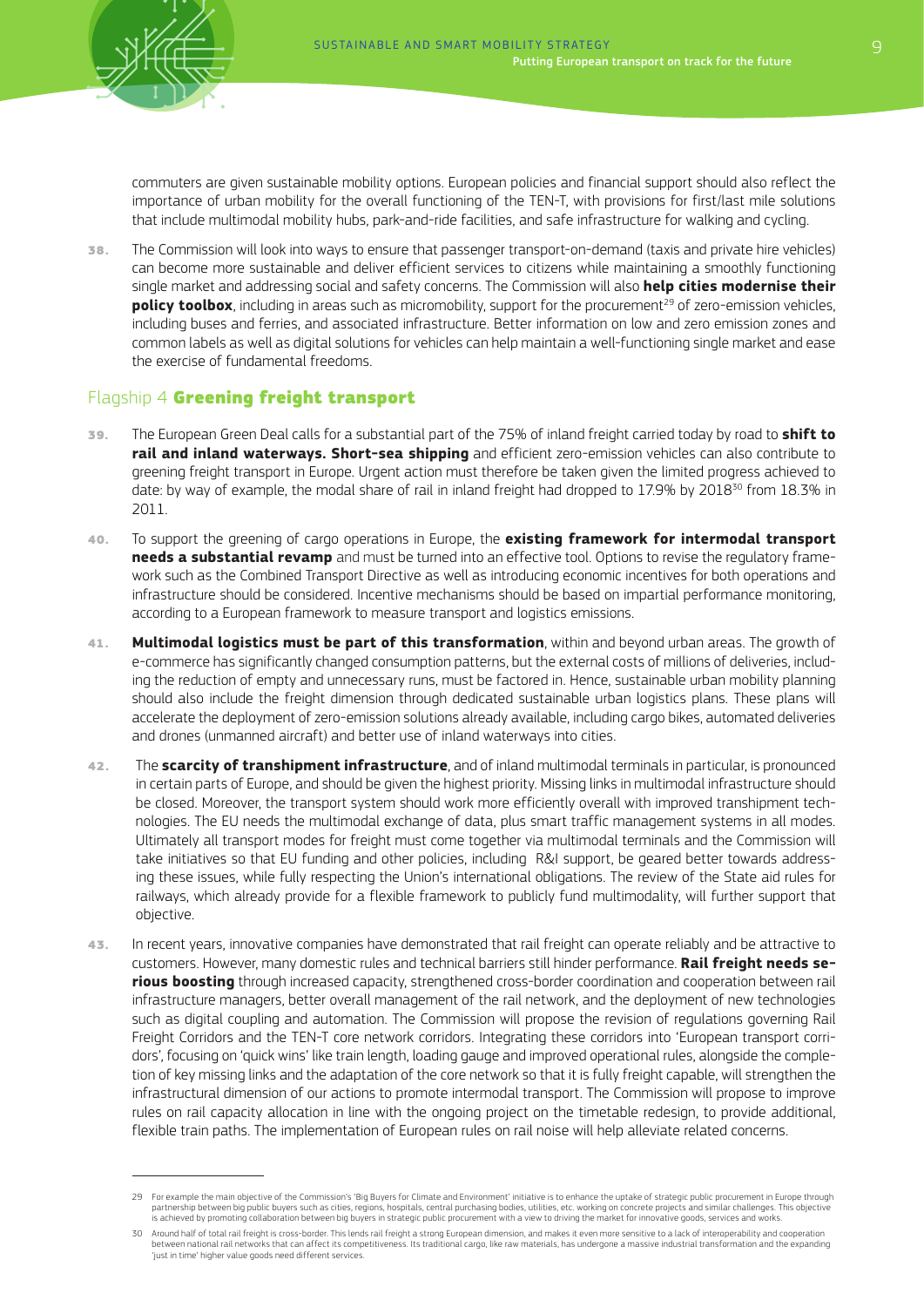

- 44. Similarly, while successive action programmes<sup>31</sup> have helped **inland waterways transport** to largely maintain its modal share<sup>32</sup>, actions are necessary to preserve this accomplishment and seize the untapped potential in a sustainable way, both along TEN-T corridors and in those inner cities where inland waterways can green the last mile of city logistics. The Commission will put forward the NAIADES III programme to exploit this potential by tackling the key challenges such as the need to renew barge fleets and to improve access to financing, while ensuring full compliance with environmental policies, in particular with the Water Framework Directive and the Habitats Directive.
- 45. In addition, TEN-T support for the Motorways of the Sea has succeeded seeing more cargo transported more sustainably, through **short-sea shipping**. The EU must now also lead by example and make European maritime areas sustainable, smart and resilient.

*Milestones33 on shifting more activity towards more sustainable transport modes:*

- *4. Scheduled collective travel under 500 km should be carbon-neutral by 2030 within the EU.*
- *5. Traffic on high-speed rail will double by 2030 and triple by 2050.34*
- *6. By 2030, there will be at least 100 climate-neutral cities in Europe.*
- *7. Rail freight traffic will increase by 50% by 2030 and double by 2050.35*
- *8. Transport by inland waterways and short sea shipping will increase by 25% by 2030 and by 50% by 205036.*

#### 2.3

#### WE NEED TO PUT IN PLACE THE RIGHT INCENTIVES TO DRIVE THE TRANSITION TO ZERO-EMISSION MOBILITY

46. As a third pillar to our approach, **incentives for transport users to make more sustainable choices must be reinforced**. These incentives are mainly economic, namely carbon pricing, taxation, and infrastructure charging, but should be complemented by improved information to users.

#### Flagship 5 Pricing carbon and providing better incentives for users

- 47. Despite longstanding policy commitments for fair and efficient pricing in transport, progress has been limited. The '**polluter pays**' **and** '**user pays' principles** need to be implemented without delay in all transport modes. Their environment-related external costs alone<sup>37</sup> amount to EUR 388 billion each year. By internalising these external costs, those who use transport will bear the full costs rather than leaving others in our society to meet them and this will trigger a process towards having more sustainable transport modes with lower external costs. **The Commission will therefore pursue a comprehensive set of measures to deliver fair and efficient pricing across all transport modes**. Emission trading, infrastructure charges, energy and vehicle taxes must come together in a mutually compatible, complementary and coherent policy.
- 48. In particular, **the EU ETS is the most important instrument of carbon pricing** in order to internalise the cost of CO<sub>2</sub> emissions. The Commission will propose to extend the EU Emission Trading System (EU ETS) to the

<sup>31</sup> NAIADES I and II. https://ec.europa.eu/transport/modes/inland/promotion/naiades2\_en

<sup>32</sup> Transport by inland waterways increased by 6% between 2005 and 2017.

Taking also into account the analysis presented in the accompanying Staff Working Document, these milestones are set out to show the European transport system's path towards<br>achieving our objectives of a sustainable, smart

<sup>34</sup> Compared to 2015.

<sup>35</sup> Compared to 2015.

<sup>36</sup> Compared to 2015.

<sup>37</sup> The study, Sustainable Transport Infrastructure Charging and Internalisation of Transport Externalities (June 2019), covered direct CO2 and air pollutant emissions, indirect CO2 and air pollutant emissions from energy production, air pollution and excessive noise and habitat damage. Total taxes and charges collected from the sector are estimated to<br>amount to at least EUR 340 billion. According to estimated to reach EUR 250 billion. The study also estimated total infrastructure costs to be EUR 256 billion. For ports and airports, total taxes and infrastructure cost cover only the main ones. These are all figures for EU27.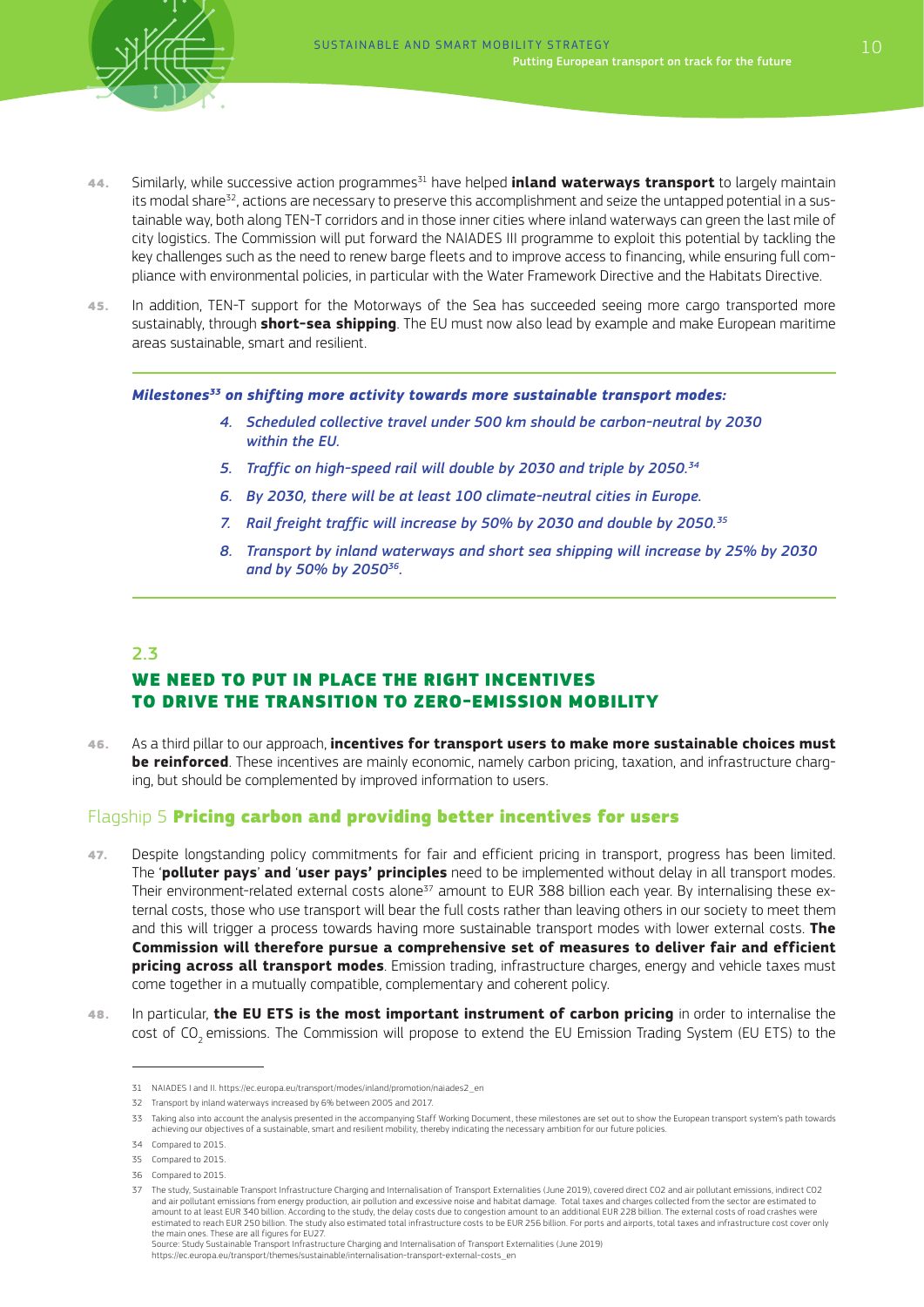

maritime transport sector. For aviation, a proposal will be made to revise the EU ETS Directive, notably to reduce the ETS allowances allocated for free to airlines. As already announced in the European Green Deal, the further expansion of the system could include emissions from road transport and work on an impact assessment is ongoing. EU ETS revenues can be invested in EU R&I to decrease emissions further. The Commission will also propose to implement the ICAO Carbon Offsetting and Reduction Scheme for International Civil Aviation<sup>38</sup> (CORSIA) through revision of the ETS Directive in 2021. At the IMO, the EU will push to advance discussions on market-based instruments as a medium-term measure to implement the greenhouse gas reduction strategy.

- 49. **Fossil-fuel subsidies should end**. When revising the Energy Taxation Directive, the Commission will aim at aligning taxation of energy products and electricity with EU energy and climate policies. As part of the ongoing impact assessment, it is looking closely at current tax exemptions, including for aviation and maritime fuels, and will make proposal on how best to close any loopholes in 2021. The taxation of energy content for various fuels should be better aligned, and the uptake of sustainable transport fuels better incentivised.
- 50. **Substantial progress is needed on effective charging for infrastructure use**, notably in road transport. This is key to internalising the cost of damage to infrastructure, but it is also imperative to address the cost of pollution and congestion for society. The Commission strongly urges the European Parliament and the Council to act on the Commission's proposal to amend the Eurovignette Directive, living up to the ambitions of the European Green Deal. Smart, distance-based road charging, with varied rates for the type of vehicle and the time-of-use, is an effective tool to incentivise sustainable and economically efficient choices, manage traffic and reduce congestion.
- 51. Currently, neither individuals planning a trip, nor shippers/logistics operators organising a delivery, give sufficient consideration to environmental footprint. This is partly because they are not given the **right information**, including on available alternatives. **The most sustainable choice should be clearly indicated**. With adequate information on the environmental footprint and a more systematic opportunity for consumers to voluntarily offset their travel, consumers and businesses will be empowered to make more sustainable delivery and transport choices.
- 52. This is why the Commission plans to **establish a European framework for the harmonised measurement of transport and logistics greenhouse gas emissions**, based on global standards, which could then be used to provide businesses and end-users with an estimate of the carbon footprint of their choices, and increase the demand from end-users and consumers for opting for more sustainable transport and mobility solutions, while avoiding greenwashing. Information on the carbon footprint of a specific journey could become a new passenger right and in this case should apply to all transport modes.
- 53. Our ability to reduce the environmental impact depends for a substantial part on our choices. The **European Climate Pact** will display and support the many options citizens have for moving around efficiently and in healthier, less polluting ways. It shall play an important role in raising awareness about, foster engagement towards zero-emission mobility and push for action in greening mobility strategies of companies and cities.

#### *Milestones39 on internalising the external costs of transport, including via the EU ETS:*

- *9. By 2030, rail and waterborne-based intermodal transport will be able to compete on equal footing with road-only transport in the EU40.*
- *10. All external costs of transport within the EU will be covered by the transport users at the latest by 2050.*

<sup>38</sup> https://www.icao.int/environmental-protection/CORSIA/Pages/default.aspx

<sup>39</sup> Taking also into account the analysis presented in the accompanying Staff Working Document, these milestones are set out to show the European transport system's path towards achieving our objectives of a sustainable, smart and resilient mobility, thereby indicating the necessary ambition for our future policies.

<sup>40</sup> In terms of the share of external costs internalized.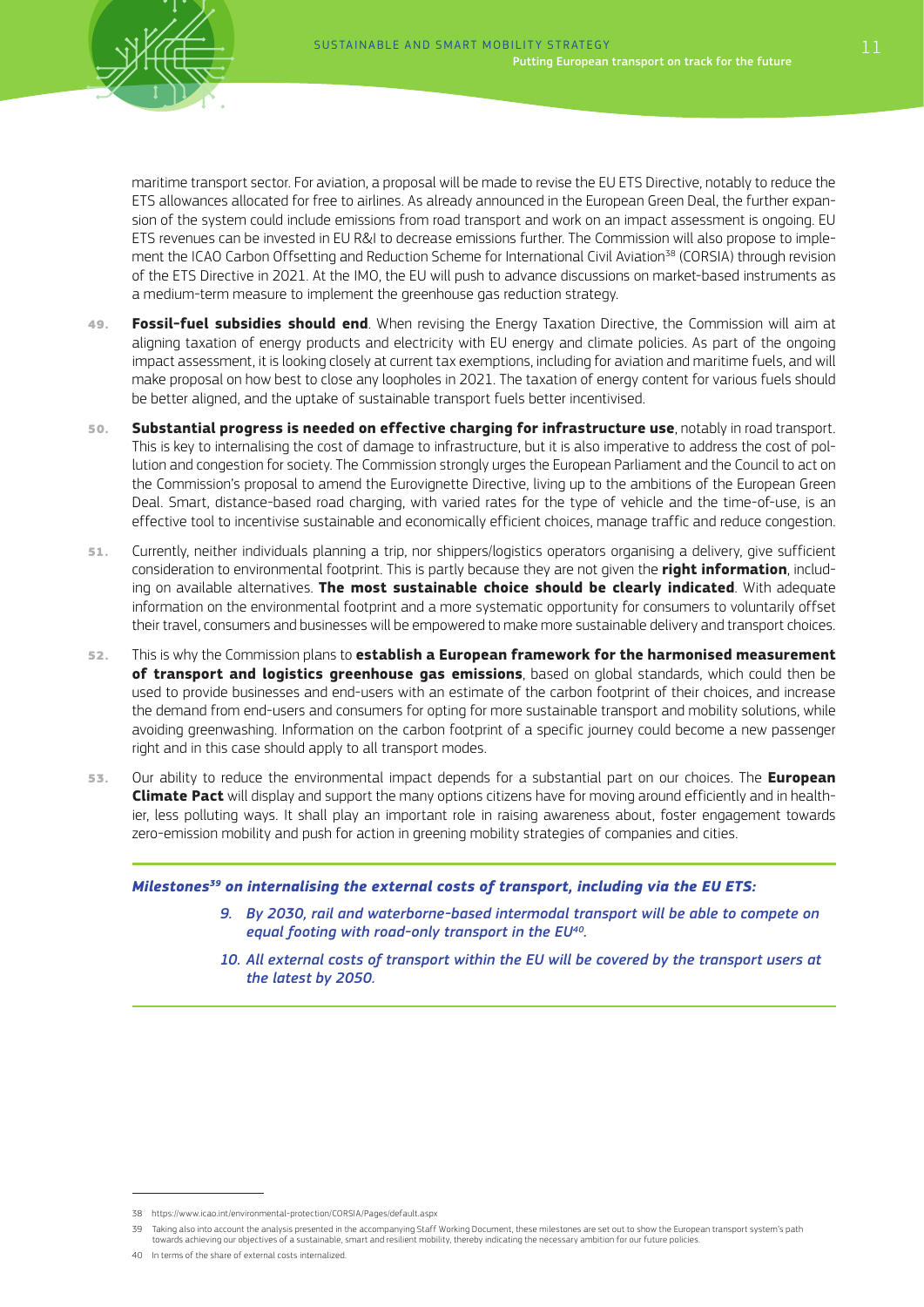

# 3 SMART MOBILITY – ACHIEVING SEAMLESS, SAFE AND EFFICIENT CONNECTIVITY

- 54. People should enjoy a seamless multimodal experience throughout their journey, through a set of sustainable mobility choices, increasingly driven by digitalisation and automation. As innovation will shape the mobility of passengers and freight of the future, the right framework and enablers should be in place to facilitate this transition that can make the transport system much more efficient and sustainable.
- 55. Public and social acceptance is key for a successful transition, which is why European values, ethical standards, equality, data protection and privacy rules, among others, will be fully respected and at the heart of these efforts, and cybersecurity will be treated with high priority.

#### Flagship 6 Making connected and automated multimodal mobility a reality

- 56. **The EU needs to take full advantage of smart digital solutions and intelligent transport systems (ITS)**. Connected and automated systems have enormous potential to fundamentally improve the functioning of the whole transport system and contribute to our sustainability and safety goals. Actions will focus on supporting the integration of transport modes into a functioning multimodal system.
- 57. Europe must seize the opportunities presented by **connected, cooperative, and automated mobility** (CCAM). CCAM can provide mobility for all, give back valuable time and improve road safety. The Commission will drive research and innovation, possibly with a new European partnership on CCAM envisaged under Horizon Europe and through other partnerships focusing on digital technologies. Such partnerships are important when it comes to developing and implementing a shared, coherent and long-term European research and innovation agenda, by bringing together actors from the entire value chain. The EU needs to make sure that efforts are well coordinated, and that results reach the market. For instance, the lack of harmonisation and coordination of relevant traffic rules and liability for automated vehicles needs to be addressed. The vision is to make Europe a world leader in the development and deployment of CCAM services and systems and thereby provide a significant contribution to European leadership in safe and sustainable road transport.<sup>41</sup>
- 58. The Commission will explore options **to further support safe, smart and sustainable road transport operations** under an existing agency or another body. This body could support the deployment and management of ITS and sustainable connected and automated mobility across Europe. It could facilitate the preparation of relevant technical rules, including as regards the use of automated vehicles cross-border and on the deployment of recharging and refuelling infrastructure, provided for in Union legislation and to be adopted by the Commission. Such rules would in turn create synergies across Member States. It could for example prepare drafts of roadworthiness inspection methods and carry out other specific road safety tasks, as well as collect relevant data. It could also accomplish specific tasks in the area of road transport in the face of major disruptions like the COVID-19 pandemic, where emergency measures and solutions such as Green Lanes<sup>42</sup> have been necessary.
- 59. **Planning and purchasing tickets for multimodal journeys** is cumbersome, as a conducive framework for EU-wide, integrated, multimodal information, ticketing and payment services is lacking. Addressing this will involve overcoming the insufficient availability and accessibility of data, sub-optimal cooperation between suppliers and vendors, the absence of digital tickets in some cases, inadequate payment system interoperability, and the existence of different licencing and distribution agreements. The EU needs to transform its legal framework to support multimodal travel information, booking and ticketing services, while at the same time looking at the rights and obligations of online intermediaries and multimodal digital service providers selling ticketing and/or mobility services. The Commission will examine whether data sharing, including on fares, in road and rail passenger transport services, and selling arrangements are fit for purpose. Meanwhile, smart and interoperable payment services and tickets require further development; making them a standard requirement in any relevant public procurement contract would promote greater use.

<sup>41</sup> Other partnerships focusing on the core issues of data portability should protect the users and offer them clear and transparent view on how the data can be used or transferred.

<sup>42</sup> C(2020) 1897 final Communication "on the implementation of the Green Lanes under the Guidelines for border management measures to protect health and ensure the availability of goods and essential services" and COM(2020) 685 final Communication "upgrading the transport Green Lanes to keep the economy going during the COVID-19 pandemic resurgence"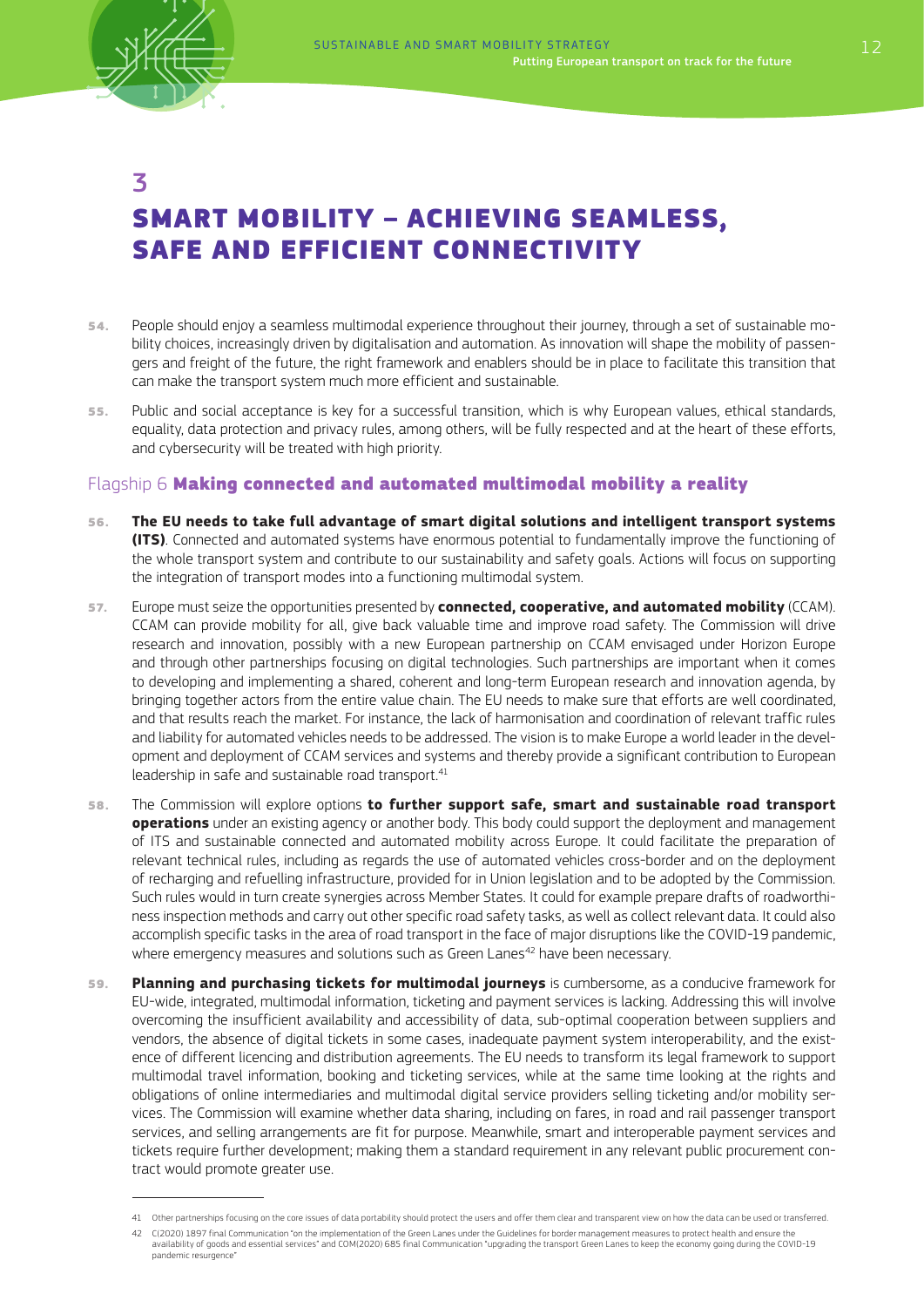

- 60. The vision of a seamless travel experience and the digitalisation of information exchange is particularly relevant for land transport. **Future mobility should offer paperless options in all modes**, for professionals and individual drivers alike. Digital certificates for drivers and vehicles and freight transport information, including in the form of electronic consignment notes, easy and affordable use of cross-border car rentals, contactless payments for parking and tolls, and better information about areas in which cities or local authorities restrict car use to tackle congestion or improve air quality would all contribute to a smoother driving experience. Availability of electronic certificates and freight transport information would also facilitate digital enforcement, while real time tracking and tracing of goods would be a significant step towards the completion of the Digital Single Market, the real time economy and green transition.
- 61. To create a truly smart transport system, **efficient capacity allocation and traffic management** must also be addressed to avoid a capacity crunch and reduce CO2 emissions. The roll out of the European Rail Traffic Management System (ERTMS) and the Single European Sky remains a priority for the Commission and for Next Generation EU: investments in its deployment count fully for the digital spending targets and substantially towards the climate spending targets. Further efforts to develop train automation as well as air traffic management (ATM) systems are needed, for instance through joint undertakings (JUs). The Commission is considering such JUs for Horizon Europe (e.g. Shift2Rail (S2R) and the SESAR Joint Undertakings) and other future partnerships under that programme. Further development of Vessel Traffic Monitoring and Information Systems (VTMIS) will facilitate safe deployment of automated and autonomous maritime operations.
- 62. For rail automation and traffic management to become a reality on cross border main lines, the Commission will propose to **update technical specifications for interoperability (TSIs)** to encompass new technologies like 5G and satellite data, and provide a readily upgradeable and common system architecture. This is needed so that the ERTMS can be at the heart of a digital rail system.<sup>43</sup>
- 63. As for aviation, improving the efficiency of air traffic management (ATM) holds great potential for modernisation and sustainability, helping to cut excess fuel burn and CO2 emissions caused by flight inefficiencies and airspace fragmentation44. **Completing and effectively implementing the Single European Sky** (SES) will also ease the travelling experience: a modernised regulatory framework and digital ATM infrastructure will help reduce bottlenecks, enabling flights to depart and arrive more punctually. The legislative process on the SES should therefore be completed without delay.

#### Flagship 7 Innovation, data and Artificial Intelligence for smarter mobility

- 64. **Proactively shaping our future mobility by developing and validating new technologies and services is key to staying ahead of the curve**. The EU will therefore put in place favourable conditions for the development of new technologies and services, and all necessary legislative tools for their validation. We can expect the emergence and wider use of drones (unmanned aircraft) for commercial applications, autonomous vehicles, hyperloop, hydrogen aircraft, electric personal air vehicles, electric waterborne transport and clean urban logistics in the near future. An **enabling environment for such game-changing mobility technologies is key**, so that the EU can become a prime deployment destination for innovators. Start-ups and technology developers need an agile regulatory framework to pilot and deploy their products. The Commission will work towards facilitating testing and trials, and towards making the regulatory environment fit for innovation, so as to support the deployment of solutions on the market.
- 65. The Commission will **drive the research and deployment of innovative and sustainable technologies in transport**. Investment in disruptive solutions will pave the way for important breakthroughs and environmental gains in the years and decades to come. Today's EU research programmes will be crucial for tomorrow's deployment, through instruments like the Connecting Europe Facility (CEF), the Cohesion Fund, the European Regional Development Fund or InvestEU.
- 66. The **Commission fully supports the deployment of drones and unmanned aircraft**, and will further develop the relevant rules, including on the U-space, to make it fit for enhancing safe and sustainable mobility. The Commission will also adopt a 'Drone Strategy 2.0' setting out possible ways to guide the further development of this technology and its regulatory and commercial environment.
- 67. Furthermore, in order to make the digital transformation of the transport sector a reality, **the EU needs to ensure**

<sup>43</sup> This will help accelerate the digitalisation of rail operations with the Future Railway Mobile Communication System (FRMCS) and the implementation of the "Gigabit Train" concept.

<sup>44</sup> This can reduce up to 10% of air transport emissions and also ATM could help to address the non-CO2 climate impacts of aviation.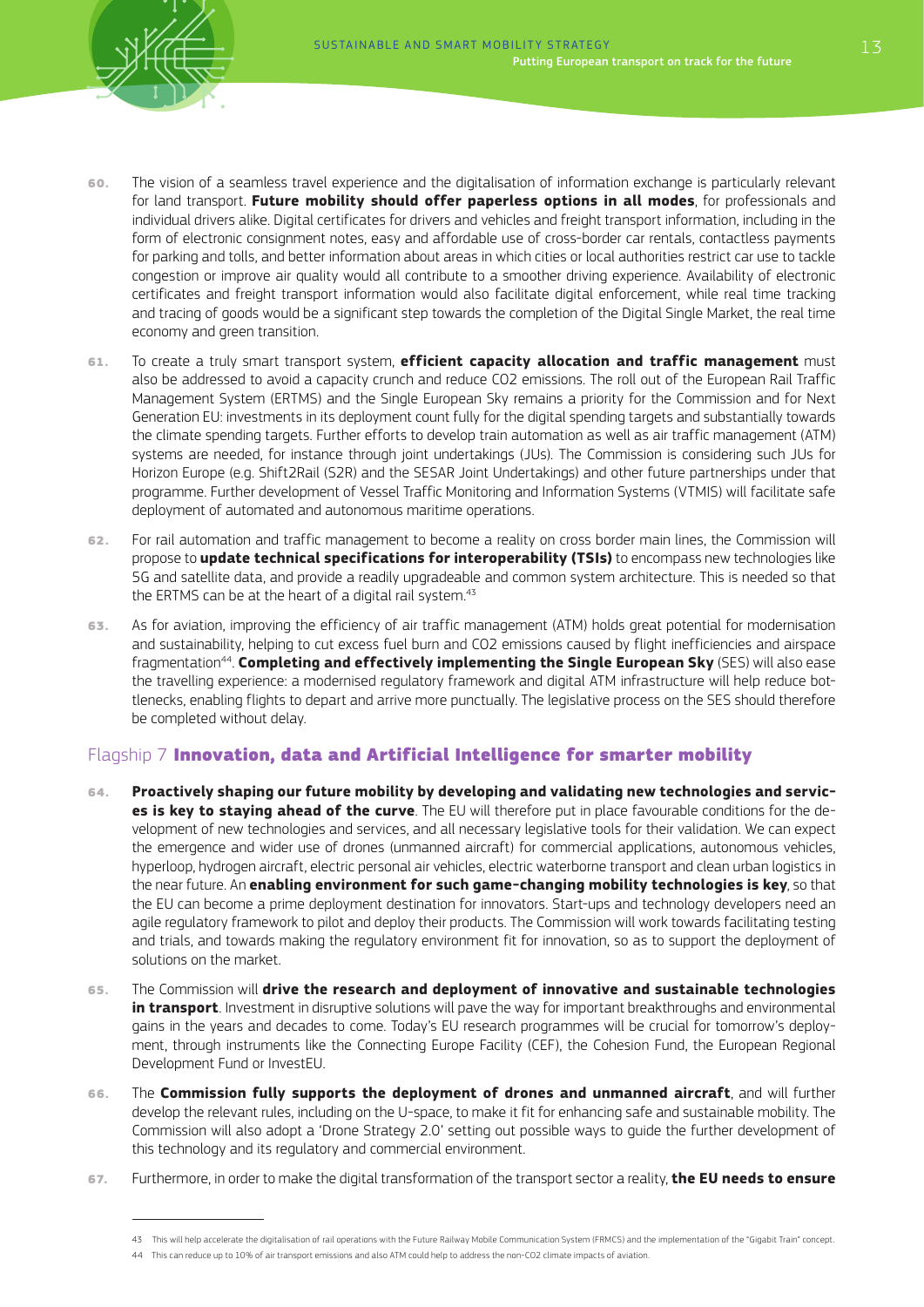**that the key digital enablers are in place**, including electronic components for mobility, network infrastructure, cloud-to-edge resources, data technologies and governance as well as Artificial Intelligence. The EU should further strengthen its industrial capacities related to the digital supply chain. This includes the design and production of components, software platforms and the Internet of Things technology for a further electrification and automation in transport and mobility.<sup>45</sup>

- 68. The EU also needs to ensure **the highest level and performance of digital infrastructure**, notably through **5G**, which offers a wide range of services and helps to reach higher levels of automation across different mobility applications. In addition, further efforts are needed to achieve the objective of uninterrupted coverage across the major transport corridors across Europe with 5G connectivity infrastructure, as set out in 2016 5G Action Plan<sup>46</sup>. Having a digital single market that functions well is key.
- 69. **Artificial Intelligence** (AI) is becoming essential for transport automation in all modes, with digital technologies and components at their core. The Commission envisions an AI ecosystem of both excellence and trust, which will be shaped with the funding of research, innovation and deployment through Horizon Europe and Digital Europe programmes. In this context, the Commission will support testing and experimentation facilities on AI for smart mobility under the Digital Europe Programme.
- 70. The digital transformation of the transport and mobility sector requires further efforts related to **data availability, access and exchange**. Currently, they are often hampered due to unclear regulatory conditions, a lack of an EU market for data provision, the absence of an obligation to collect and share data, incompatible tools and systems for data collection and sharing, different standards, or data sovereignty concerns. The availability of data and statistics is also essential, in particular real time data, as it enables better services to citizens or transparency of supply chains in freight transport.
- 71. That is why the Commission will propose further actions to **build a European Common Mobility Data Space**. It will take into consideration the horizontal governance set out in the data strategy<sup>47</sup> and the Data Act and the principle of technology neutrality. The aim is to collect, connect and make data available to meet EU objectives, from sustainability to multimodality. This Mobility Data Space should function in synergy with other key systems, including energy, satellite navigation and telecommunications, while being cyber safe and compatible with Union data protection standards. At the same time, a level playing field for data in the value chain must be preserved so that innovation can thrive and new business models emerge. The Commission will consider different regulatory options to give operators a safe and trustworthy space to share their data within and across sectors, without distorting competition and while respecting privacy and the Union's international obligations.
- 72. As access to vehicle data will be instrumental for transport data sharing and smart mobility, the Commission will propose, in 2021, a new initiative on access to car data, through which it will propose a balanced framework guaranteeing fair and effective access to vehicle data by mobility service providers.

#### *Milestones48 towards smart mobility:*

- *11. By 2030, seamless multimodal passenger transport will be facilitated by integrated electronic ticketing and freight transport will be paperless.*
- *12. By 2030, automated mobility will be deployed on large scale.*

<sup>45</sup> The EU will reinforce its support to the field through the Key Digital Technologies Joint Undertaking and the support to low power consumption and secure processor technologies.

<sup>46</sup> COM(2016)588 final, "5G for Europe: An Action Plan"

<sup>47</sup> COM (2020) 66 final, "A European strategy for data"

<sup>48</sup> Taking also into account the analysis presented in the accompanying Staff Working Document, these milestones are set out to show the European transport system's path<br>towards achieving our objectives of a sustainable, sm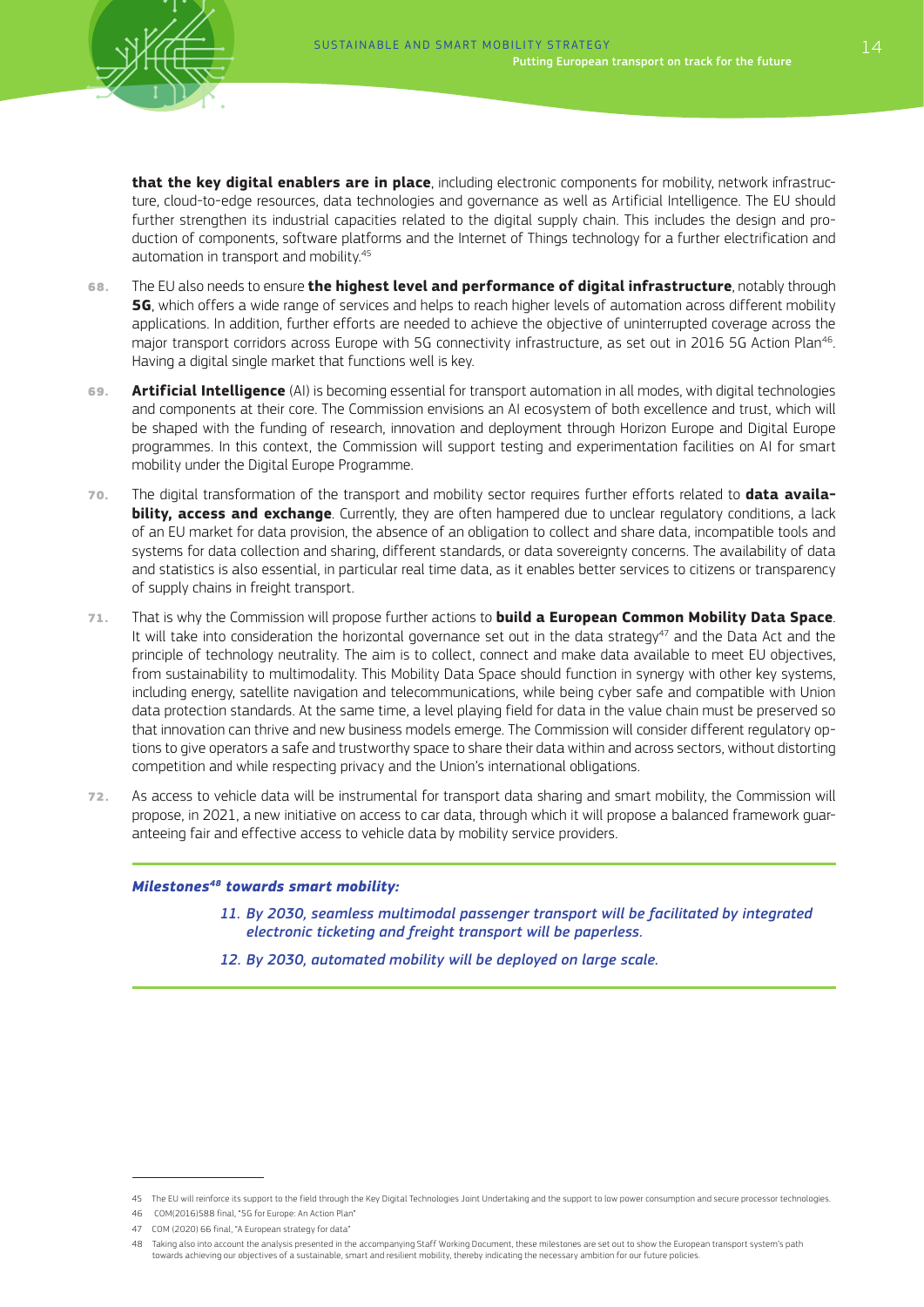

 $\boldsymbol{\Lambda}$ 

# RESILIENT MOBILITY – A MORE RESILIENT SINGLE EUROPEAN TRANSPORT AREA: FOR INCLUSIVE CONNECTIVITY

73. **Transport has been one of the sectors hit hardest by the COVID-19 pandemic**49, with damage stemming from the huge negative demand shocks following the necessary containment and mitigation measures. This has given rise to supply chain disruptions, steep reductions in foreign and domestic travel and tourism, and reduced connectivity across the EU as a whole. This has also resulted in immense operational and financial difficulties for many businesses active in the transport sector, many of them small and medium-sized enterprises (SMEs). **This strategy must help the sector and relevant ecosystems such as travel and tourism bounce back better from this crisis and become greener, smarter and more resilient**.

#### Flagship 8 Reinforcing the single market

- 74. **The EU has now an opportunity to build a mobility system that is sustainable, smart, and resilient: a system for future generations**. The Commission's previous assessment showed the need for investments at scale and at speed, including substantial public and private investments at national level: the additional investments for 2021-2030 in vehicles (including rolling stock, vessels, and aircraft) and renewable and low carbon fuels infrastructure deployment are estimated at EUR 130 billion per year, compared to the previous decade<sup>50</sup>. The 'green and digital transformation investment gap' for infrastructure would add an additional EUR 100 billion per year<sup>51</sup>. Just to complete the TEN-T core network and build it as a truly multimodal system, EUR 300 billion is needed over the next 10 years. These **investments are key to reinforce the single market**.
- 75. **Investment must be coordinated and prioritised within EU funding programmes**, including the NextGenerationEU recovery instrument, along the following principles. Firstly, non-repayable support, notably from the new Recovery and Resilience Facility, ERDF and Cohesion Fund, Innovation Fund, should be prioritised for projects with the highest social, environment, economic and EU added value and direct impact on jobs, growth and resilience. The CEF is the main instrument to finance infrastructure development with maximum EU-added value, while mainstreaming the green and digital objectives. Second, the market failure and sub-optimal investment level in policy priority areas should be addressed through financing instruments, notably through the Sustainable Infrastructure and Research, Innovation and Digitalisation Windows of the InvestEU Programme, complemented, where necessary with further use of blending instruments. Third, the transport lending policy of the EIB should also help achieve the strategy's objectives, by offering a comprehensive framework that will attract private investment to improve resilience and accelerate the deployment of sustainable and smart technologies in all modes.
- 76. Investment in the recovery of the transport sector should be accompanied by **investments by businesses in more sustainable and digital mobility**. The technical screening criteria based on the Taxonomy Regulation<sup>52</sup> should be defined for all transport modes while recognising the specific investment needs. Financing sustainable transport investment could also build on the upcoming European Green Bonds Standard anchored on the EU taxonomy. The upcoming revision of the transport relevant State aid rules must also be used to drive the sector's transition to sustainability, giving all modes an increasing opportunity to compete on equal terms for a subsidy.
- 77. To build a credible pipeline of viable projects and accelerate investment, advisory **support for public authorities and project promoters** is needed. This can be provided through the Technical Support Instrument and the InvestEU Advisory Hub, as well as through technical assistance available within programmes financed under cohesion policy.

<sup>49</sup> For example, in May 2020, the impact was of approximately -90% of air traffic compared to a year ago (Source: Eurocontrol), -85% long-distance rail passenger service, -80% on regional rail passenger services (including sub-urban), near standstill on international rail passenger services (Source: CER); more than -90 % for cruise and passenger ships in mid-April compared to a year ago (Source: EMSA)

<sup>50</sup> COM (2020) 562 final, "Stepping up Europe's 2030 climate ambition - Investing in a climate-neutral future for the benefit of our people"

<sup>51</sup> SWD (2020) 98 final, based on TEN-T related estimates and EIB calculations. This estimate does not include the costs of equity repairs, or that of the regular renewal of the fleet, which however may be delayed due to the impact of the COVID-19 pandemic on transport companies.

<sup>52</sup> Regulation (EU) 2020/852 of the European Parliament and of the Council of 18 June 2020 on the establishment of a framework to facilitate sustainable investment, and amending Regulation (EU) 2019/2088, OJ L 198, 22.6.2020, p. 13.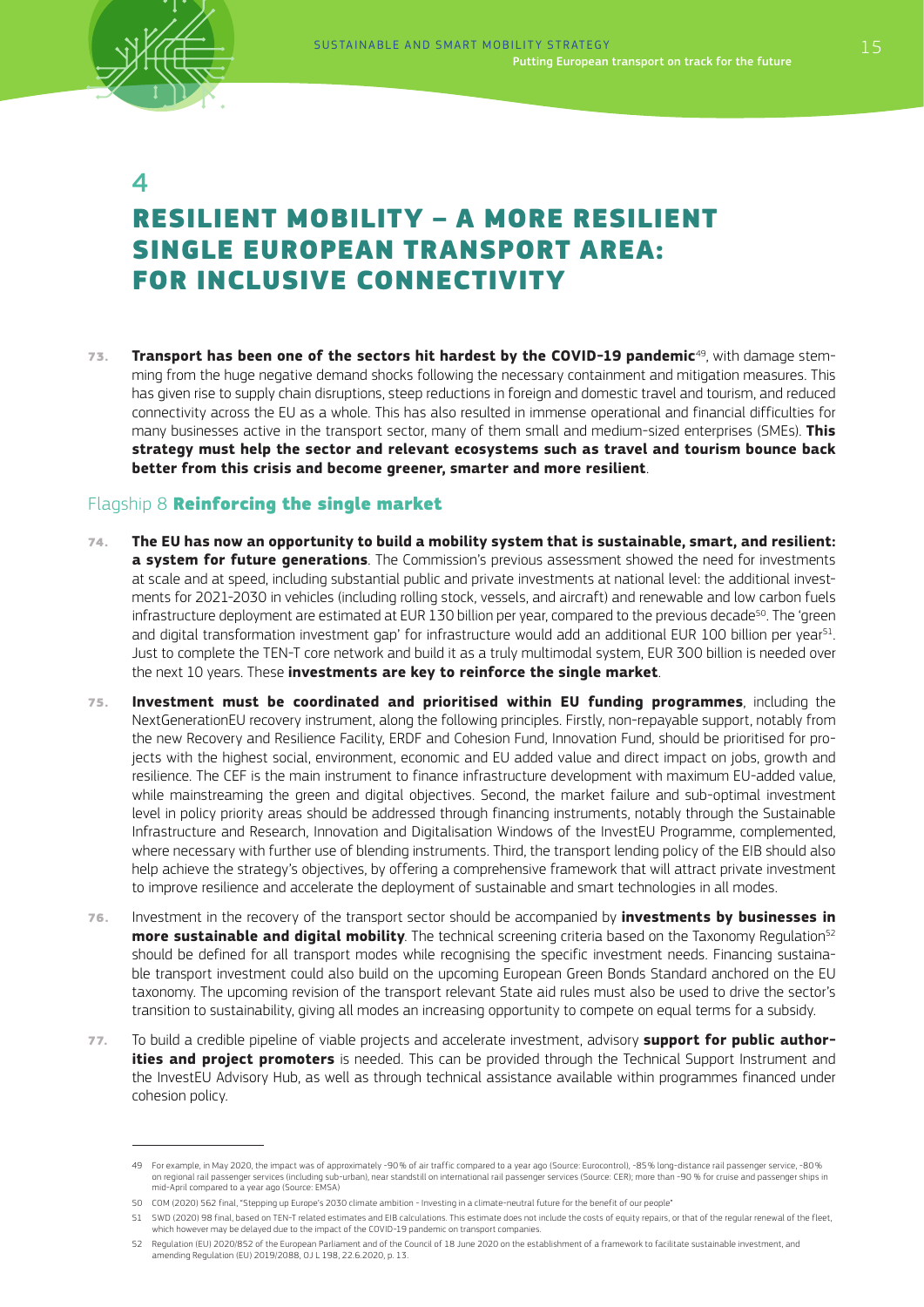

- 78. **SMEs**<sup>53</sup> **need easier access to finance**, notably for fleet renewals and other innovative and green investments. This can be achieved through clearer communication and guidance, dedicated administrative support, and simplified financial support schemes. Support for the creation of pooling, funds and other intermediation mechanisms will ensure a critical mass for access to finance. Member States should designate a one-stop shop for businesses to request such support.
- 79. Investment in **transport infrastructure** across the EU is key to ensuring connectivity, the sustainable functioning of the economy and cohesion among Member States. This is why a review of the European economic governance framework is now necessary: the EU must promote transport investment based on an EU infrastructure asset class. Such a class could comprise infrastructure projects whose implementation is based on European strategic planning, such as the TEN-T projects. The Commission will equally ensure that the new TEN-T Guidelines are consistent with the 'do no significant harm' principle and with the European Green Deal. Infrastructure must also be adapted to climate change and made resilient to disasters, and the Commission will address this issue both in the TEN-T review and the climate adaptation strategy, including through dedicated guidance on the climate proofing.
- 80. **All necessary steps must be taken to complete the TEN-T on time**. The Commission will propose to reinforce the role of the European Coordinators to drive progress on transport corridors across the continent to seek their completion by 2030. The EU must prioritise the closing of the East-West and North-South divides for modern infrastructure. The successes of the Øresund bridge between Denmark and Sweden and the high-speed rail network between Paris-London-Brussels-Amsterdam and Cologne demonstrate the need to complete projects like Rail Baltica, Lyon-Torino, Y-basque, Fehmarn, Brenner, Dresden-Prague, Vienna-Bratislava-Budapest, Seine-Scheldt and many others, without delay. More cross-border projects will be needed to integrate all Member States into the European rail system of the future, in turn establishing smooth interconnections for cross-border rail travel across Europe. This will be achieved while maintaining accessibility for rural and remote regions.
- 81. At the same time, **investment must finance the modernisation of fleets in all modes**. This is necessary to ensure that low and zero emission technology options are deployed, including through retrofitting and appropriate renewal schemes in all transport modes. Increased use of joint and cross-border public procurement within the EU, based on the Most Economically Advantageous Tender principle, can contribute to doing this cost-efficiently. Support for such fleet renewals, while provided in line with the EU's international obligations on subsidies and with EU State aid rules, will help to preserve a thriving manufacturing ecosystem in areas where Europe has a strategic technological advantage such as the aircraft, train and vessel manufacturing industries. This would increase the prospects of adequate production capacities and supply value chains being built up within the European manufacturing industry in line with the New Industrial Strategy for Europe<sup>54</sup>, and of preserving the technological leadership of the EU's manufacturing base.
- 82. Building on the success of the European Battery Alliance<sup>55</sup>, the Commission supports strategic value **chains (including on batteries, raw materials, hydrogen and renewable and low-carbon fuels)**<sup>56</sup> with regulatory and financial instruments. This is essential to ensuring secure supply of materials and technologies indispensable for sustainable and smart mobility, avoiding Europe's dependence on external suppliers in strategic sectors to achieve greater strategic autonomy. Europe needs to capitalise on its space assets that provide satellite services, data, and communications across all modes of transport and are particularly critical for CCAM.
- 83. The Single European Transport Area is more integrated than ever before, but it is still far from complete. **Obstacles to the free movement of goods and services remain**, as do obstacles to fair competition, while relevant rules are not implemented or properly enforced in a timely manner.
- 84. The COVID-19 pandemic has shed light on the vulnerabilities of the single market. Uninterrupted land, waterborne and air cargo services are of crucial importance for the transport of goods and inputs to manufacturing industries, the functioning of the EU's single market, and the EU's effective response to the current and future crises. Efforts to ensure multimodality and interoperability between different modes should be stepped up, and the **completion of the Single European Transport Area must be accelerated**.
- 85. The integrity of the single market and a level playing field for operators must be maintained, including by ensuring that there is no discrimination among incumbents and new market entrants, for instance when granting State aid, and that no new barriers for competition are introduced. The **Commission will rigorously pursue the**

56 https://www.eba250.com/; https://erma.eu/; https://ec.europa.eu/growth/industry/policy/european-clean-hydrogen-alliance\_en

<sup>53</sup> There were more than 1.1 million enterprises in the EU-27's transportation and storage services sector in 2017, employing 8.1 % of the total number of persons working in the non-financial business economy. More than half of them are employed by SMEs.

<sup>54</sup> COM (2020) 102 final, "A New Industrial Strategy for Europe"

<sup>55</sup> The European Battery Alliance established in 2017 gathers over 500 actors with over € 100 bn of combined investments announced along the EU value chain.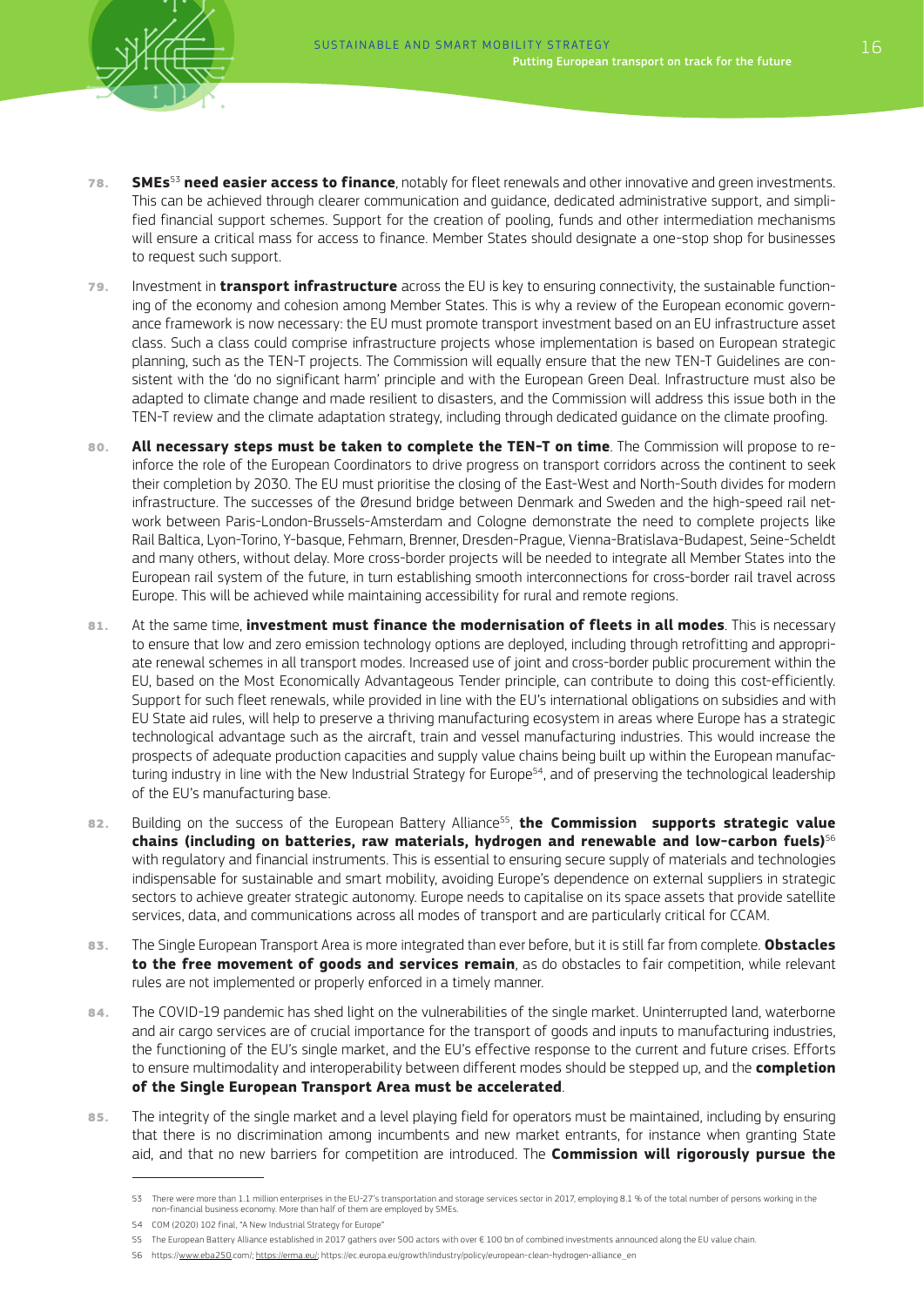**enforcement of EU rules**, and will review or propose, as necessary, legislation to remove obstacles to the free movement of goods and services affecting transport. While doing so the Commission will seek to improve the efficiency of the transport system and transport operations, for example by aiming to reduce empty runs, thus avoiding harmful emissions and pollution.

- 86. To achieve all the goals in this strategy, support for modernisation efforts is needed in every mode to provide EU citizens with smart connectivity at affordable and transparent prices. In aviation, the Commission will propose to **revise the Air Services Regulation**<sup>57</sup>. While maintaining the highest levels of air safety, the objectives will be to protect consumer interests, to shape a resilient and competitive European air services industry while preserving high quality employment. The modernisation of EU rules governing airport charges, slots and computer reservation systems will complement this initiative. In rail, the Commission will assess whether current **rules on track access charges** offer the right incentives to boost competitive markets and the attractiveness of rail.
- 87. To avoid future disruptions, in response to the call by the Council, the **Commission will prepare crisis contingency plan(s)**, bringing together EU and Member State authorities with sector representatives. Its objective would be to ensure business continuity, and coordinate response measures in the transport sector on the basis of guidelines and legislation developed during the COVID-19 pandemic, such as for the Green Lanes<sup>58</sup>. With a view to further ensuring uninterrupted freight transport operations and passenger transport services in crisis scenarios, the Commission will assess the possibilities of providing for new health-safety and operational measures, and of setting out a harmonised minimum level of essential transport services. The EU may also need to adapt existing transport legislation to allow for a swift response to crises.

### Flagship 9 Making mobility fair and just for all

- 88. The economic shock has highlighted the need for **affordable, accessible and fair mobility** for passengers and other users of transport services. Indeed, whereas the single market in transport has increased connectivity, mobility remains expensive for people with low disposable income, and not sufficiently accessible for people with disabilities or reduced mobility, and those with low IT-literacy. In rural, peripheral and remote areas, including the outermost regions and islands, improved public transport links will be essential to guarantee unhindered access to mobility for all.
- 89. The shift towards sustainable, smart and resilient mobility must be just or else risks not taking place. The Commission will therefore ensure that possibilities under **the just transition mechanism are fully explored to make this new mobility affordable and accessible in all regions and for all passengers including those with disabilities and reduced mobility**. The Commission will also continue to help by providing support from the Cohesion Fund and ERDF in less developed Member States and regions.
- 90. In addition, PSOs should be even more targeted and efficient and, where possible, serve the shift to a multimodal system. To guarantee the best use of public money and support, national and local authorities need to be able to **utilise PSOs to improve connectivity** and to reflect specific policy objectives. This could be achieved through sustainability criteria for PSOs, such as a criterion whereby PSOs for short-haul flights cannot be imposed where an alternative, suitable, more sustainable and competitive link exists. The Commission will consider options to bring about a multimodal PSOs system, notably with a view to allowing all transport modes to compete on an equal footing to fulfil relevant transport needs.
- 91. Fair mobility also means **protection for passengers and their rights**. The mass cancellations during the COVID-19 pandemic showed the importance of EU-wide rules and their uniform implementation and enforcement. The EU must help passengers when transport operators go bankrupt or are in a major liquidity crisis as in the context of COVID-19 pandemic. Stranded passengers need to be repatriated and their tickets have to be reimbursed in case of cancellations by carriers. The Commission considers options and benefits of possible means that protect passengers against such events and will, if appropriate, make legislative proposals.
- 92. EU passenger rights should be better implemented, clearer for both carriers and passengers, offer adequate assistance, reimbursement, possibly compensation when disruptions arise, and appropriate sanctions if the rules are not properly applied. The Commission will consider options and benefits to go further with a **multimodal framework for passenger rights** that is simplified, more consistent and harmonised.

<sup>57</sup> Regulation No 1008/2008 of the European Parliament and of the Council of 24 September 2008 on common rules for the operation of air services in the Community

<sup>58</sup> C(2020) 1897 final Communication "on the implementation of the Green Lanes under the Guidelines for border management measures to protect health and ensure the availability of goods and essential services" and COM(2020) 685 final Communication "upgrading the transport Green Lanes to keep the economy going during the COVID-19 pandemic resurgence"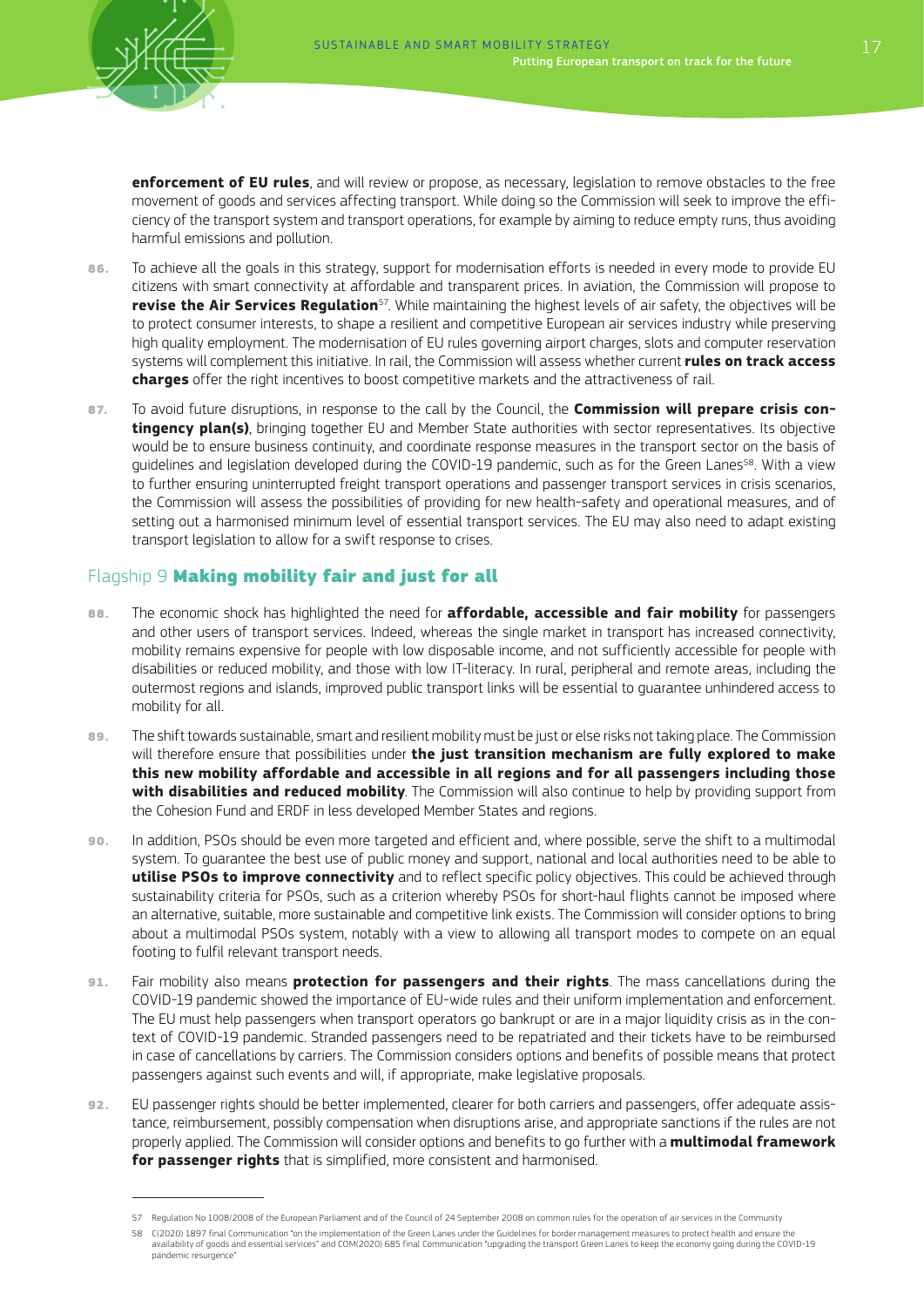

- 93. The sector's most valuable asset by far is its people and the sustainable and smart transition will not be possible without the support and buy-in of **transport workers**. However, certain parts of the transport sector often suffer from harsh working conditions. Precarious working conditions, including long working hours, periods spent away from home and low paid work, are exacerbated by a lack of respect for, and proper enforcement of, applicable labour standards. Providing higher social standards would contribute directly to reverse the current general lack of attractiveness of the sector. The workforce is rapidly ageing and significant shortages of labour force are already very visible in certain occupations<sup>59</sup>. The issues faced by the transport workers have been exacerbated by the COVID-19 pandemic. This situation risks deteriorating further if no action is taken.
- 94. This is why the Commission will consider **measures across the different modes of transport to strengthen the legislative framework on conditions for workers**, and ensure the correct implementation and give more clarity on the applicable social rights in line with the various instruments available to implement the European Pillar of Social Rights. The Commission will seek to promote high social standards, including in the aviation sector that faces specific challenges, and will work with the European Labour Authority to support Member States in enforcing the relevant legislation. In the international domain, the Commission will push for progress in the context of the IMO, the International Labour Organization and other international institutions to ensure decent working and living conditions on board and timely crew changes, in particular during a global pandemic.
- 95. Changes in the sector, in particular those relating to automation and digitalisation, are creating many new challenges. Jobs in the transport sector, especially low- and medium-skilled jobs, may be at **risk due to automation and moves towards greater sustainability**. At the same time, the ongoing digital transformation presents new opportunities, such as an improved working environment and quality jobs that could become more attractive for women and young people. Therefore, a credible path is needed for the **just transition for transport workers**. The Commission will issue recommendations for the transition to automation and digitalisation and on means to mitigate their impact on the transport workforce.
- 96. Finally, in order to address the growing shortage of skilled workers, the Commission is calling on transport stakeholders and social partners to contribute to the implementation of the European **Skills** Agenda for sustainable competitiveness, social fairness and resilience<sup>60</sup> and in particular to join the Pact for Skills<sup>61</sup>. Transport stakeholders should also create further apprenticeships, to become members of the European Alliance for Apprenticeships, and to participate actively in the European Vocational Skills Week.
- 97. The Commission will duly apply **equality mainstreaming** to its transport related policy initiatives and continue to support stakeholder cooperation and exchange of good practices on the "More Women in Transport – Platform for Change", to increase the number of women in transport professions. It will also raise awareness on equality issues by setting up and supporting a network of Diversity Ambassadors. Any future proposal for transport will be compliant with the Commission's Gender Equality Strategy<sup>62</sup> and Disability Strategy<sup>63</sup>.

#### Flagship 10 **Enhancing transport safety and security**

- 98. The **safety and security** of the transport system is paramount and should never be compromised and the EU should remain a world leader in this field. Continuous efforts with international, national and local authorities, stakeholders, and citizens is key if we are to meet our goal of zero fatalities from mobility.
- 99. **Europe remains the safest transport region in the world**. While air, sea and rail travel are very safe, there is no room for complacency, particularly on road safety. Some 22 700 people lost their lives on EU roads in 2019, and for every person killed, around five more suffer serious injuries with life-changing consequences. The Commission therefore remains fully committed to implementing the EU road safety strategy of 201864.
- 100. **Factors such as speed, alcohol and drug consumption, and distractions while driving** are strongly correlated with both causation and severity of road crashes. The Commission will consider what action is warranted to tackle these issues, for instance through further use of EU recommendations. Protecting vulnerable road users will be a priority, as will better data collection and analysis, and the Commission will also assess the added value

<sup>59</sup> For example, the International Road Transport Union reported in 2019 that a fifth of driver positions are unfilled in the European road transport sector.

<sup>60</sup> COM (2020) 274 final, "European Skills Agenda for sustainable competitiveness, social fairness and resilience (2020)"

<sup>61</sup> The Commission will take into account the experience of the recently launched Automotive Partnership as part of the Pact for Skills, to help the industry manage the up- and reskilling challenges it faces during the green and digital transition.

<sup>62</sup> COM (2020) 152 final, "A Union of Equality: Gender Equality Strategy 2020-2025"

<sup>63</sup> COM (2010) 636 final, European Disability Strategy (2010-2020). The Commission will present a strengthened strategy for disability in 2021, building on the results of the ongoing evaluation of the European Strategy for Disability 2010-2020.

<sup>64</sup> COM(2018) 293 final, "Sustainable Mobility for Europe: safe, connected, and clean"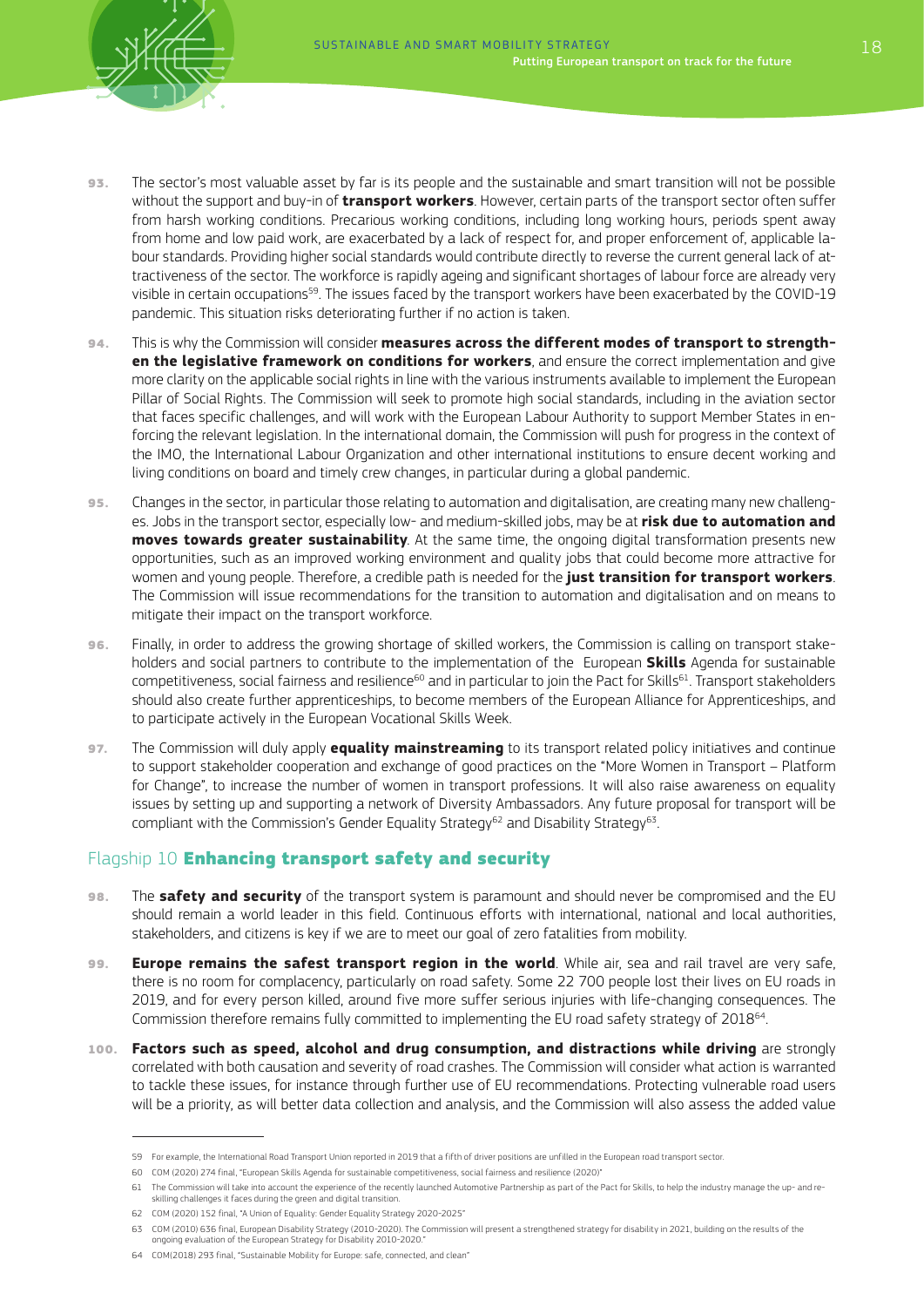of in-depth crash investigation at this level. The upgrading of existing high-risk infrastructure should remain a priority for infrastructure investments, with a particular attention on ageing and underdeveloped network segments. Measures to give more space to various forms of active mobility will help prevent deaths and serious injuries for vulnerable road users.

- 101. In the maritime sector, the Commission is planning to initiate a major review of existing legislation on **flag state responsibilities, port state control and accident investigation**, together with the continued strengthening of EU rules on recognised organisations. The overall objective is to enable safe, secure and efficient maritime transport with lower costs for businesses and administrations. Maritime safety and smart and sustainable shipping in EU waters will continue to rely on the contribution of the European Maritime Safety Agency whose mandate should be modernised and possibly extended to additional areas.
- 102. Alongside other efforts to make the transport sector and related infrastructure more resilient, the EU will **update and improve the existing security framework**, including tackling cyber threats, under the overarching umbrella of the existing rules governing this matter<sup>65</sup>. Building upon the EU wide certification framework for ICT products, processes and services, and the designation of "Operators of Essential Services" (OES) for mobility infrastructures, the option of setting up an EU-level rapid alert mechanism for security will be explored. In addition, related regulations will be improved, such as on the cybersecurity certification framework for automated vehicles.

#### *Milestones66 towards resilient mobility:*

- *13. A multimodal Trans-European Transport Network equipped for sustainable and smart transport with high speed connectivity will be operational by 2030 for the core network and by 2050 for the comprehensive network.*
- *14. By 2050, the death toll for all modes of transport in the EU will be close to zero.*

<sup>65</sup> Directive (EU) 2016/1148, Directive on security of network and information systems (NIS Directive), Regulation (EU) 2019/881, Cybersecurity Act, and the Directive on European critical infrastructure protection (Directive 2008/114/EC)

<sup>66</sup> Taking also into account the analysis presented in the accompanying Staff Working Document, these milestones are set out to show the European transport system's path towards achieving our objectives of a sustainable, smart and resilient mobility, thereby indicating the necessary ambition for our future policies.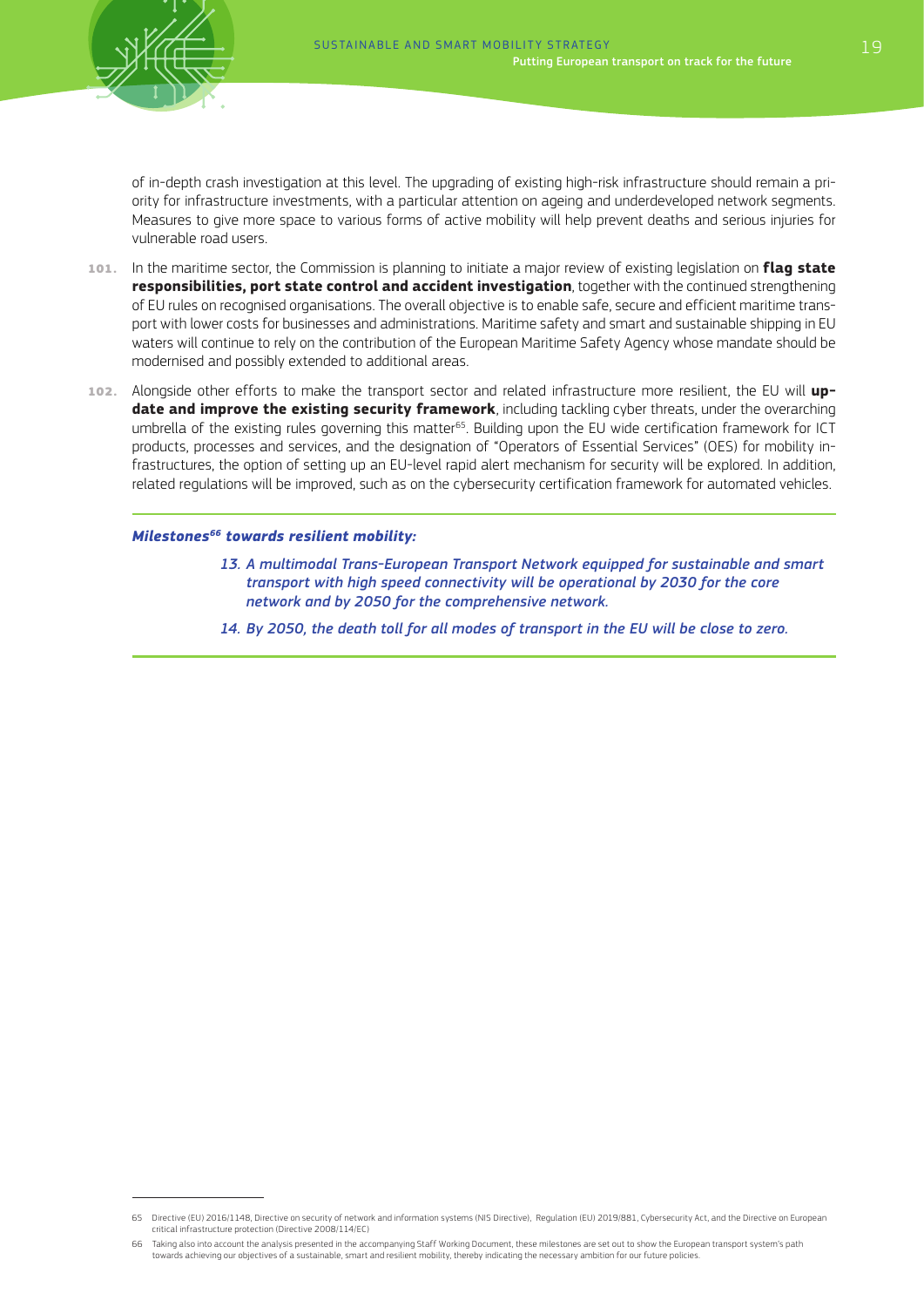

# 5 THE EU AS THE WORLD'S CONNECTIVITY HUB

- 103. In view of rapidly changing geopolitical developments, the EU needs to act to safeguard and further EU interests. For all transport modes with an international dimension, **ensuring undistorted international competition, reciprocity and a level playing field is essential**. To address, effectively, the distorting effects of foreign subsidies in the internal market, including in public procurement, the Commission will propose a dedicated instrument<sup>67</sup>
- 104. Further action could include the use, by Member States, of available mechanisms for the screening of foreign direct investments into European transport companies and assets on the grounds of security or public order. It could also include changes, on the Union's part, in respect of trade defence, in light of criteria in place for aviation. The Commission will also continue **to promote the use of European technical, social, environmental and competition standards** in international fora, and in relations with individual non-EU countries across transport modes. Transport equipment and solutions are the engine of European exports and the sustainable and smart transformation of the sector is an opportunity for our manufacturing industry to lead globally.
- 105. To achieve the goals of the Paris Agreement, a significant reduction in transport emissions is needed by 2050 beyond the EU as well. It is therefore crucial that **the European Green Deal and this strategy are well reflected in our external actions**, that global action towards sustainable and smart mobility is widely promoted to achieve the Sustainable Development Goals, and that policy coherence is ensured when projecting internal EU policies outside the EU. Accordingly, various strands of action for translating good practices, quality solutions and standards on sustainable and smart mobility into the EU development cooperation will be developed, including with our African partners<sup>68</sup>, while taking into account the specific challenges and constraints of emerging and development countries.
- 106. The EU will **continue to deepen transport relations**, including with key strategic partners and international organisations, and will further develop links with new international partners, such as high-growth and emerging economies. This is paramount for sectors that need a global level playing field, such as aviation and maritime. The Commission will seek authorisations from the Council to open negotiations for new air transport agreements with third countries, and will explore options for appropriate action as regards maritime transport relations with third countries and regions. The EU should also strive, within IMO, ICAO and other international organisations, for high standards, including in the field of safety, security, and environmental protection, notably climate change.
- 107. Transport is a key component of policies and instruments supporting the enlargement process to the Western Balkans and the **EU neighbourhood policy**, including the Eastern Partnership and Southern Neighbourhood. The Commission will strengthen the link between transport and neighbourhood policies in key areas, and will develop a comprehensive approach to connectivity with neighbouring countries, including by working closely with the Transport Community, extending the TEN-T, providing technical support and cooperation, and concluding new sectoral agreements.
- 108. To achieve the EU's international ambitions and priorities in the field of transport, it is important to mainstream transport policies in the EU external dimension and act on the international stage, with a **strong, unified and coherent voice**. It is to be recalled in that respect that this requires all Union institutions and Member States to fully apply the provisions of the Treaties, in particular those on the negotiation and the conclusion of new transport agreements and those on the representation in international fora, such as the ICAO and the IMO, as the Lisbon Treaty was precisely designed to make the Union more effective in its external relations.

<sup>67</sup> COM(2020) 253 final "White Paper on levelling the playing field as regards foreign subsidies"

<sup>68</sup> JOIN(2020) 4 final, Towards a comprehensive Strategy with Africa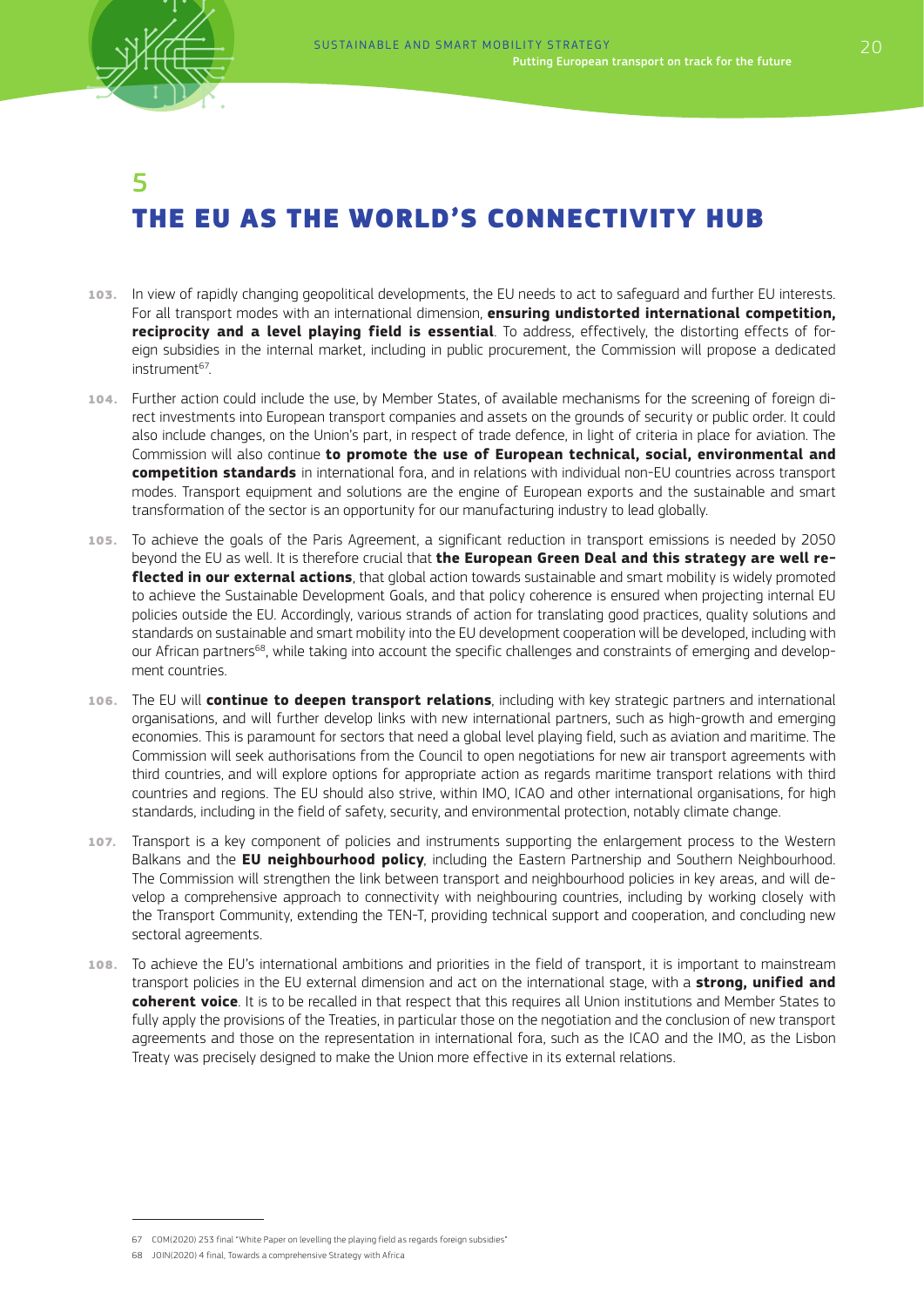

# $\mathsf{F}$ CONCLUSIONS

- 109. The recovery from the crisis caused by the COVID-19 pandemic should be used to accelerate the decarbonisation and modernisation of the entire transport and mobility system, limiting its negative impact on the environment and improving the safety and health of our citizens. **The twin green and digital transitions should reshape the sector, redraw connectivity and re-energise the economy**. The Commission acknowledges that this transformation – which needs to be socially fair and just – will not come easily, and will require the full dedication and support from all transport actors, as well as a substantial increase of growth-generating investment from public and private sectors.
- 110. The sustainable European transport system that the EU strives for must be smart, flexible and adaptable to ever-changing transport patterns and needs, based on cutting-edge technological advancements to provide seamless, safe and secure connectivity to all European citizens. **Transport should showcase European ingenuity and industriousness – standing at the vanguard of research, innovation and entrepreneurship, and driving the twin transitions**.
- 111. The Commission is putting forward a comprehensive set of measures listed in this strategy's action plan to put the EU on the path to creating the sustainable, smart and resilient mobility system of the future and bringing about the fundamental changes needed to achieve the objectives of the European Green Deal. These efforts can only be successful if there is sufficient commitment by all those concerned, namely European institutions, Member States and their authorities at all levels of government, stakeholders, businesses as well as citizens.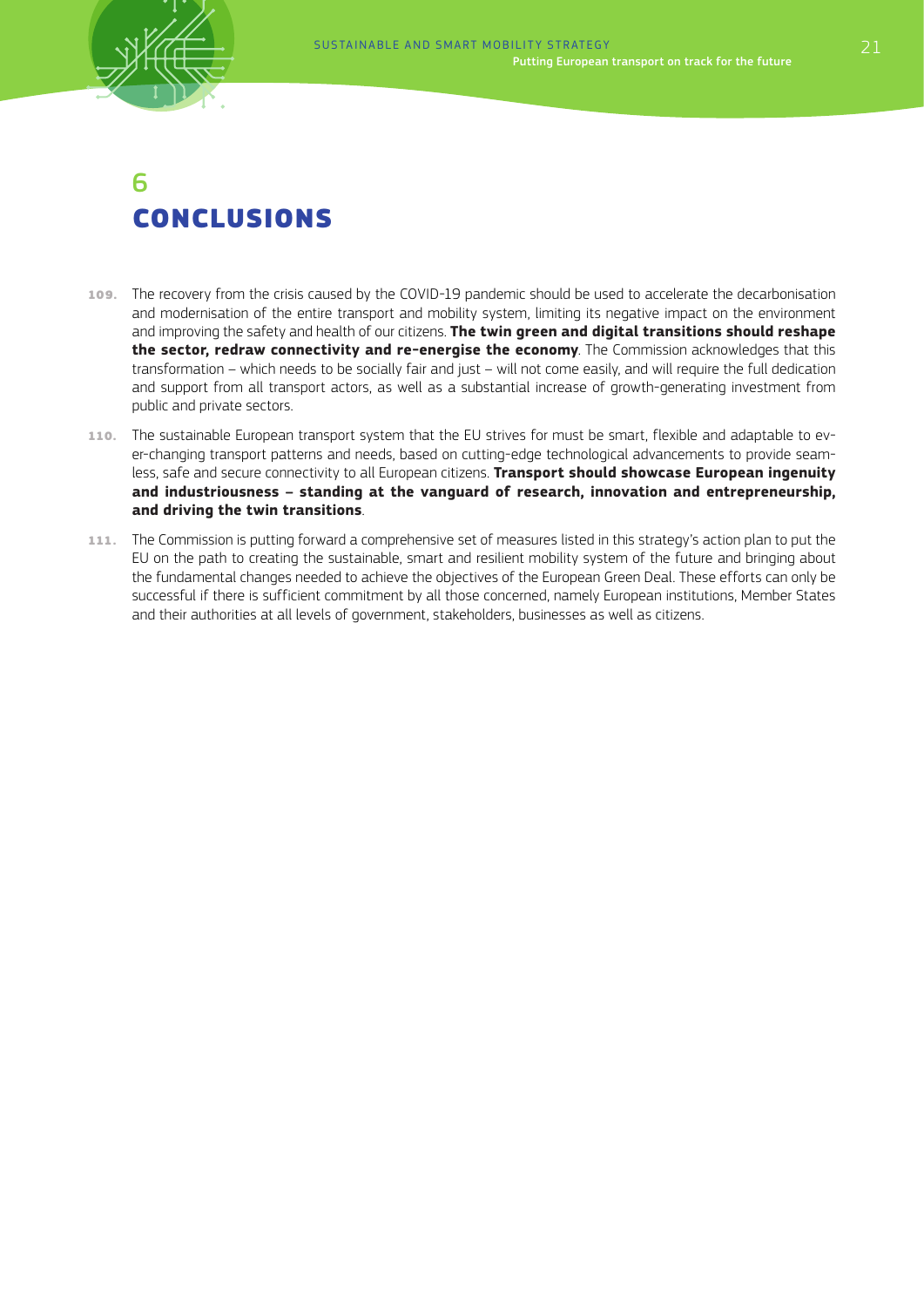



### *to the*

## COMMUNICATION FROM THE COMMISSION TO THE EUROPEAN PARLIAMENT, THE COUNCIL, THE EUROPEAN ECONOMIC AND SOCIAL COMMITTEE AND THE COMMITTEE OF THE REGIONS

Sustainable and Smart Mobility Strategy – putting European transport on track for the future

*{SWD(2020) 331 final}*

# **ACTION PLAN<sup>1</sup>**

#### SUSTAINABLE MOBILITY

#### Flagship 1 - Boosting uptake of zero-emission vehicles, renewable & low-carbon fuels and related infrastructure

| 1.  | Revision of the recast Renewable Energy Directive                                                                                                                                                       | 2021      |
|-----|---------------------------------------------------------------------------------------------------------------------------------------------------------------------------------------------------------|-----------|
| 2.  | Adopt relevant implementing legislation under the recast Renewable Energy Directive setting<br>out methodologies for measuring GHG emissions savings and promotion of renewable and<br>low-carbon fuels | 2021      |
| 3.  | Revision of the CO2 emission performance standards for cars and vans, for lorries and put in<br>place CO2 emission performance standards for buses                                                      | 2021-2022 |
| 4.  | Revision of the Weights and Dimensions Directive                                                                                                                                                        | 2022      |
| 5.  | Explore the benefits of retrofitting and renewal schemes in various transport modes                                                                                                                     | 2021      |
| 6.  | Propose post-Euro 6/VI emission standards for cars, vans, lorries and buses                                                                                                                             | 2021      |
| 7.  | Improve emissions testing in roadworthiness checks                                                                                                                                                      | 2023      |
| 8.  | Develop coherent rules for environmental, energy and safety performance of tyres                                                                                                                        | 2023      |
| 9.  | Foster development of energy efficiency and alternative fuel measures at IMO                                                                                                                            | 2021      |
| 10. | Revision of the Alternative Fuels Infrastructure Directive $^2$ and a roll-out plan with funding<br>opportunities and requirements                                                                      | 2021      |
| 11. | Revision of the Energy Performance of Buildings Directive including enhanced provisions on<br>charging infrastructure for e-mobility                                                                    | 2021      |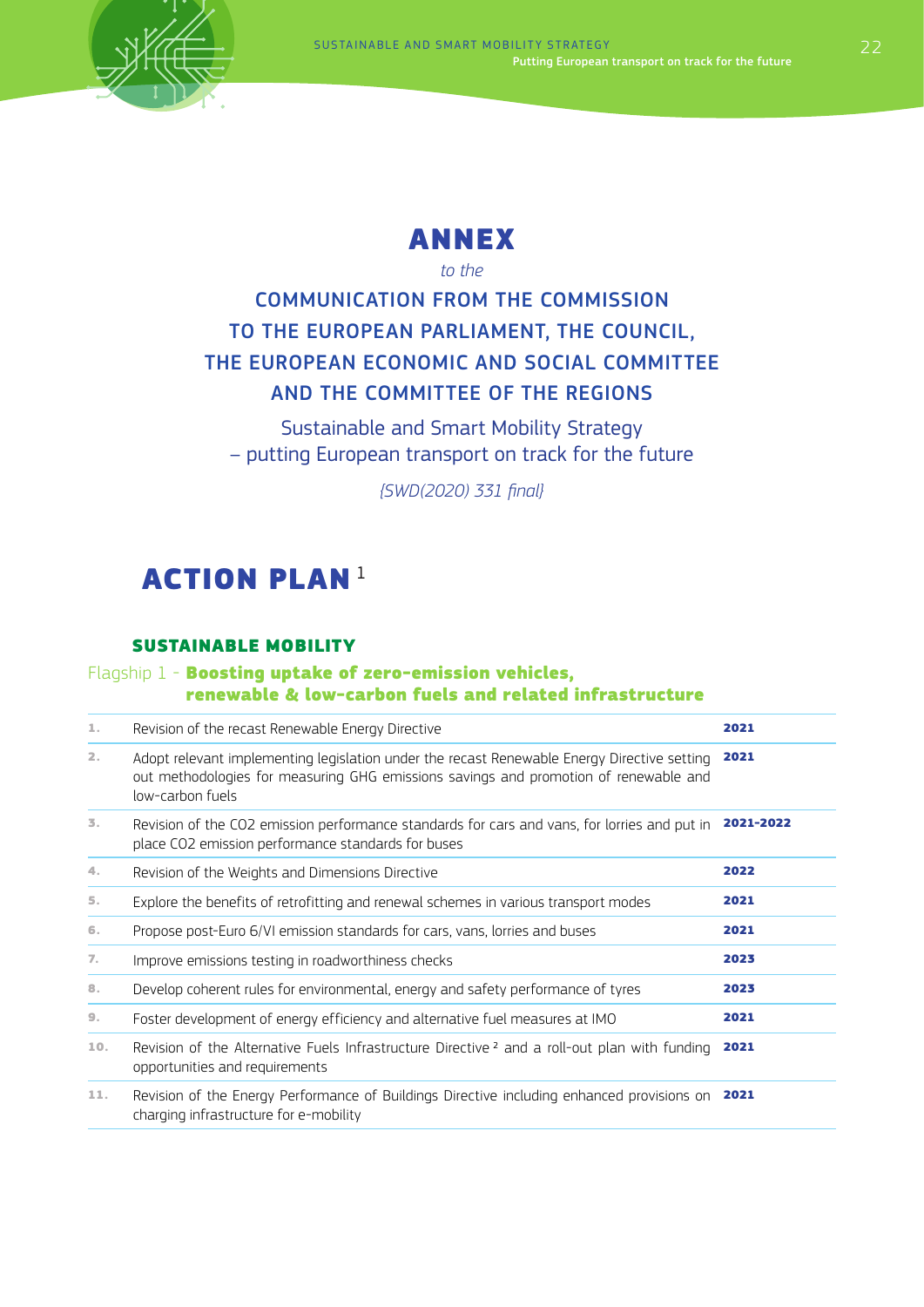

## Flagship 2 - Creating zero-emission airports and ports

| 12. | Launch FuelEU Maritime - Green European Maritime Space <sup>3</sup> and ReFuelEU Aviation - Sustain- 2021<br>able Aviation Fuels                                                                                                        |            |
|-----|-----------------------------------------------------------------------------------------------------------------------------------------------------------------------------------------------------------------------------------------|------------|
| 13. | Consider to establish the Renewable and Low-Carbon Fuels Value Chain Alliance <sup>4</sup>                                                                                                                                              | 2021       |
| 14. | Revision of the Ship-source pollution Directive                                                                                                                                                                                         | 2022       |
| 15. | Revision of the EU Ship Recycling Regulation <sup>5</sup>                                                                                                                                                                               | 2023       |
| 16. | Revision of the Airport Slots Regulation <sup>6</sup> and the Airport Charges Directive <sup>7</sup>                                                                                                                                    | 2021-2022  |
| 17. | Establish sustainable taxonomy criteria for all modes <sup>8</sup>                                                                                                                                                                      | 2021       |
|     | Flagship 3 - Making interurban and urban mobility more sustainable and healthy                                                                                                                                                          |            |
| 18. | EU 2021 Rail Corridor Initiative - Action Plan to boost passenger rail transport                                                                                                                                                        | 2021       |
| 19. | Put in place measures to better manage and coordinate international rail traffic, including if<br>necessary through revised rules for capacity allocation and infrastructure charging in rail <sup>9</sup>                              | 2022       |
| 20. | Revision of the Urban Mobility Package of 2013                                                                                                                                                                                          | 2021       |
| 21. | Zero pollution action plan for air, water and soil; revision of air quality standards and reduction<br>of noise pollution                                                                                                               | 2021; 2022 |
| 22. | Issue quidelines to support the safe use of micromobility devices                                                                                                                                                                       | 2021       |
| 23. | Assess the need for measures to ensure a level playing field for local, on-demand passenger<br>transport and ride-hailing platforms                                                                                                     | 2022       |
|     | Flagship 4 - Greening freight transport                                                                                                                                                                                                 |            |
| 24. | EU 2021 Rail Corridor Initiative - Revise the Rail Freight Corridor Regulation                                                                                                                                                          | 2021       |
| 25. | Review of the regulatory framework for intermodal transport, including the Combined Trans-<br>port Directive                                                                                                                            | 2022       |
| 26. | Launch NAIADES III to exploit the untapped potential of inland waterways transport                                                                                                                                                      | 2021       |
| 27. | Enable B2A multimodal data exchange through implementation of the e-FTI Regulation and<br>Maritime Single Window environment                                                                                                            | 2025       |
| 28. | Issue guidelines for operators and platforms on informing users about the carbon footprint of<br>their deliveries and on offering sustainable delivery choices 10                                                                       | 2023       |
|     | Flagship 5 - Pricing carbon and providing better incentives for users                                                                                                                                                                   |            |
| 29. | Revision of the EU Emissions Trading System (ETS), with respect to maritime transport; avia-<br>tion; and CORSIA <sup>11</sup>                                                                                                          | 2021       |
| 30. | Revision of the Energy Taxation Directive <sup>12</sup>                                                                                                                                                                                 | 2021       |
| 31. | Review VAT exemptions for international passenger transport                                                                                                                                                                             | 2022       |
| 32. | Put forward market-based measures for shipping at IMO                                                                                                                                                                                   | 2022       |
| 33. | Establish EU framework for harmonised measurement of transport and logistics emissions                                                                                                                                                  | 2022       |
| 34. | Issue guidelines for operators and platforms to inform passengers about the carbon footprint<br>of their trip and to enable passengers to voluntarily offset it, and for wider use of eco-routing<br>for (in-built) navigation software | 2023       |
| 35. | Development of an environmental label programme for aviation by EASA                                                                                                                                                                    | 2022       |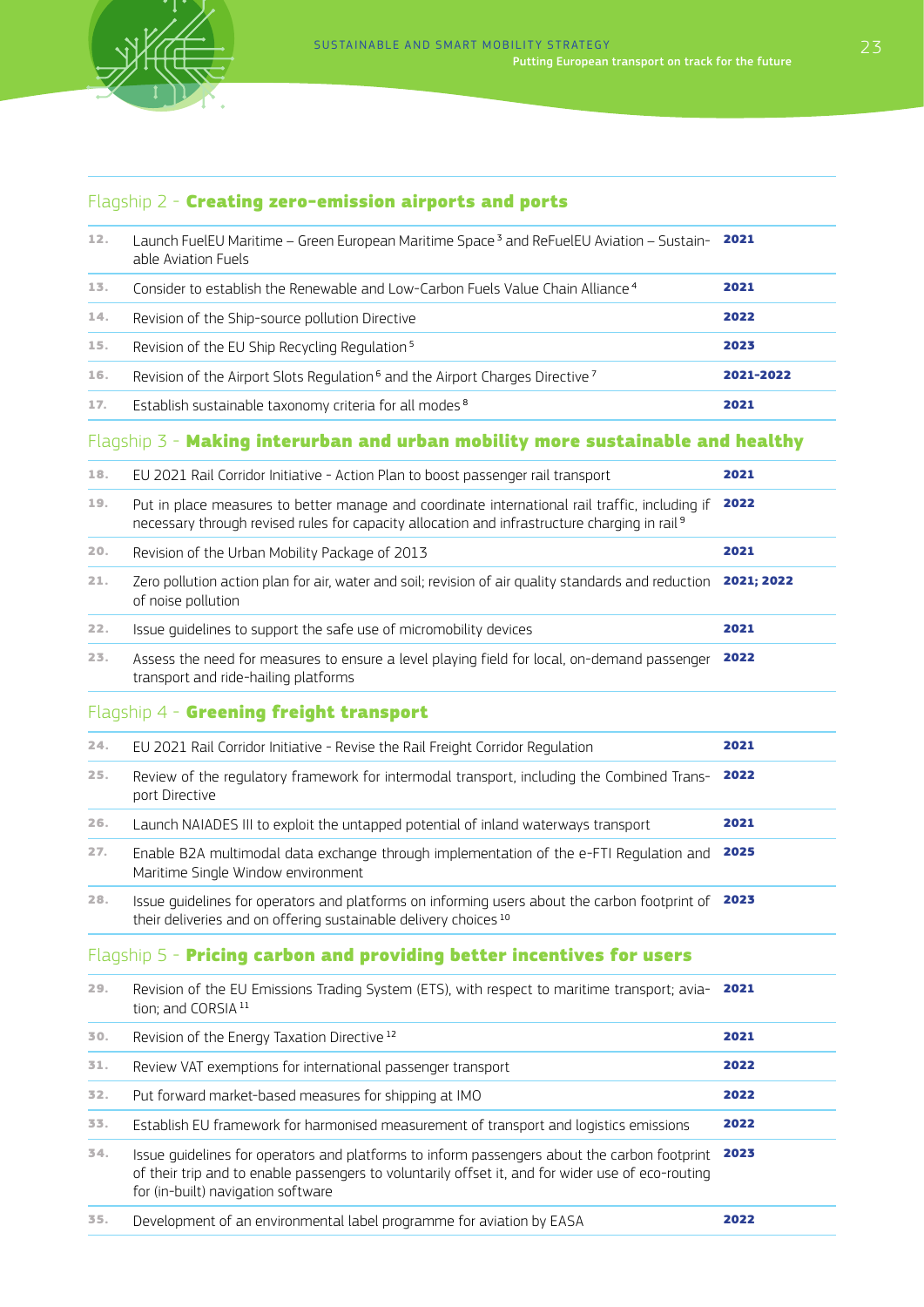

#### SMART MOBILITY

### Flagship 6 - Making connected and automated multimodal mobility a reality

| 36. | Revise Delegated Regulation 2015/962 on real time traffic information services to extend 2021; 2022<br>geographical coverage and datasets; revise Delegated Regulation 2017/1926 on multimodal<br>travel information services to include mandatory accessibility of new dynamic datasets                                                |                 |
|-----|-----------------------------------------------------------------------------------------------------------------------------------------------------------------------------------------------------------------------------------------------------------------------------------------------------------------------------------------|-----------------|
| 37. | Assess the need for regulatory action on rights and duties of multimodal digital service provid-<br>ers and issue a recommendation to ensure public service contracts do not hamper data sharing<br>and support the development of multimodal ticketing services, together with an initiative on<br>ticketing, including rail ticketing | 2022            |
| 38. | Revision of the Directive on Intelligent Transport Systems, including a multimodal ticketing<br>initiative                                                                                                                                                                                                                              | 2021            |
| 39. | Complete the EU legal framework on the approval of automated vehicles                                                                                                                                                                                                                                                                   | 2021            |
| 40. | Assess the need for an agency or other body to support safe, smart and sustainable road<br>transport operations <sup>13</sup>                                                                                                                                                                                                           | 2022            |
| 41. | Adopt the implementing legislation for the approval of connected and automated vehicles                                                                                                                                                                                                                                                 | 2021            |
| 42. | Adopt railway technical standards and specifications package on ERTMS/Control-Command<br>and Signalling (CCS); and develop mandatory deployment plans for automatic train operation,<br>automated traffic management and advanced CCS                                                                                                   | 2022            |
| 43. | Revision of the Directive on Harmonised River Information Services                                                                                                                                                                                                                                                                      | 2022            |
| 44. | Propose measures on electronic documents for inland crew and vessels                                                                                                                                                                                                                                                                    | 2021            |
|     | Flagship 7 - Innovation, data and AI for smart mobility                                                                                                                                                                                                                                                                                 |                 |
| 45. | Develop/renew R&I partnerships: Connected, cooperative and automated mobility; Shift2Rail;<br>SESAR; Waterborne; Clean Aviation; Clean Hydrogen Partnership; Smart Networks and Services;<br>AI, Data and Robotics; and Key Digital Technologies                                                                                        | 2020-2021       |
| 46. | Further develop the regulatory framework for drones and unmanned aircraft, including<br>U-Space; adopt a Drone Strategy 2.0                                                                                                                                                                                                             | 2021-2023; 2022 |
| 47. | Assess the need for regulatory actions to ensure safety and security of new entrants and new<br>technologies, such as hyperloop                                                                                                                                                                                                         | 2021            |
| 48. | Set up a high-level group ('New Mobility Tech Group') as a first step toward the development<br>of a coherent EU approach and a set of recommendations on facilitating testing and trials of<br>emerging mobility technologies and solutions in the EU ('European Mobility Test Beds')                                                  | 2022            |
| 49. | Develop a common European mobility data space and establish a stronger coordination mech-<br>2021<br>anism for the national access points established under the ITS Directive                                                                                                                                                           |                 |
| 50. | Set out an AI roadmap for mobility                                                                                                                                                                                                                                                                                                      | 2021            |
| 51. | Review the regulatory framework for interoperable data sharing in rail transport (ERTMS, rail<br>telematics applications)                                                                                                                                                                                                               | 2022            |
| 52. | Review the current EU type approval legislation to facilitate car data-based services including<br>interaction with energy system                                                                                                                                                                                                       | 2021            |
| 53. | Propose a new regulatory framework to open up access to car data to mobility services                                                                                                                                                                                                                                                   | 2021            |
| 54. | Propose rules on a trusted environment for corridor data exchange to support collaborative<br>logistics                                                                                                                                                                                                                                 | 2022            |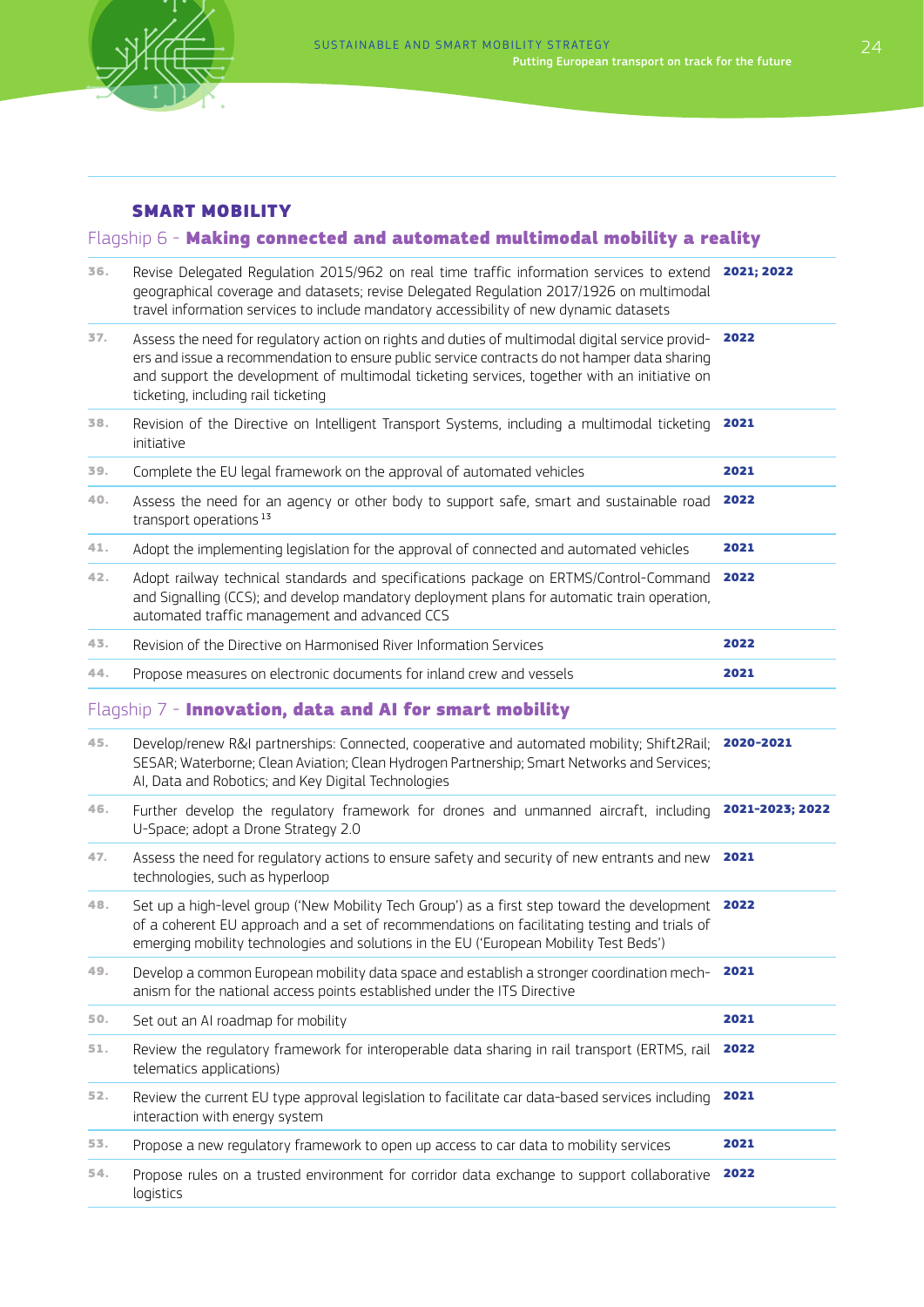

### RESILIENT MOBILITY

## Flagship 8 - Reinforcing the single market

| 55. | Revision of the Regulation on the Trans-European Transport Network (TEN-T) <sup>14</sup>                                                                                                                                                              | 2021      |
|-----|-------------------------------------------------------------------------------------------------------------------------------------------------------------------------------------------------------------------------------------------------------|-----------|
| 56. | Assess the impacts of the COVID-19 pandemic on connectivity and competition in the market,<br>and propose follow-up measures as appropriate                                                                                                           | 2021-22   |
| 57. | Review the transport relevant State aid rules                                                                                                                                                                                                         | 2023      |
| 58. | Prepare crisis contingency plan(s) for the transport sector, including health-safety and opera-<br>tional measures and setting out essential transport services                                                                                       | 2021-2023 |
| 59. | Revision of the Air Services Regulation                                                                                                                                                                                                               | 2021-22   |
| 60. | Propose measures to encourage cross-border car rentals                                                                                                                                                                                                | 2022      |
| 61. | Guidance on climate proofing of transport infrastructure, networks and systems                                                                                                                                                                        | 2021      |
|     | Flagship 9 - Making mobility fair and just for all                                                                                                                                                                                                    |           |
| 62. | Review of the interpretative quidelines on the Land PSO Regulation; revise rules on air PSOs; 2021; 2022; 2023<br>and provide quidance on freight PSOs                                                                                                |           |
| 63. | Review of the passenger rights regulatory framework, including to ensure its resilience to ex-<br>tensive travel disruptions, and including options for multimodal tickets <sup>15</sup>                                                              | 2021-2022 |
| 64. | Assess the options and propose, if appropriate, an adequate financial protection scheme to<br>protect passengers against the risk of a liquidity crisis or an insolvency regarding the reim-<br>bursement of tickets and if needed their repatriation | 2021-2022 |
| 65. | Revision of the Code of Conduct for computerised reservation systems                                                                                                                                                                                  | 2021-2022 |
| 66. | Assess the need for a proposal to require efficient exchange of odometer readings across the<br>EU                                                                                                                                                    | 2021      |
| 67. | Revision of the Directive on the certification of train drivers                                                                                                                                                                                       | 2022      |
| 68. | Launch initiatives to enhance living and working conditions for seafarers (including the revision<br>of the International Convention on Standards of Training, Certification and Watchkeeping for<br>Seafarers at the IMO)                            | 2021      |
| 69. | Issue recommendations for the transition to automation and digitalisation and their impact on<br>the transport workforce                                                                                                                              | 2023      |
| 70. | Launch initiatives to increase the attractiveness of the transport sector                                                                                                                                                                             | 2021-2023 |